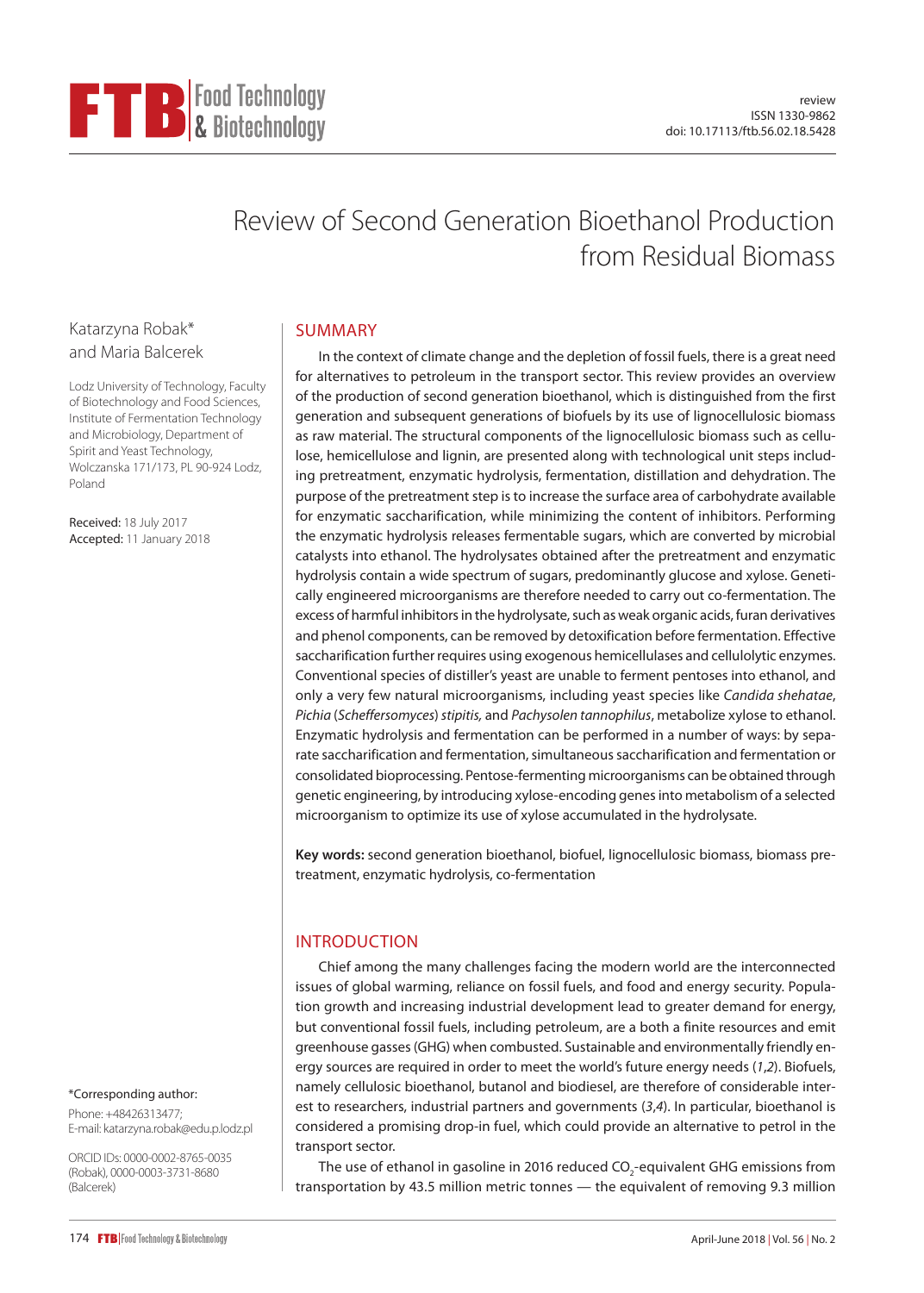cars from the road for an entire year (*5*). Use of bioethanol further decreases reliance on crude petroleum, which is usually imported from overseas, increasing energy security and diversifying energy supplies. It can also help to increase employment and stimulate the economy in rural areas (*6*,*7*). Among the first bioethanol-producing countries were Brazil and the United States. In the US, where corn starch is the main raw material used, 6.4 billion L of bioethanol were produced in 1998 (*8*). By 2007, output had risen almost fourfold to 24.71 billion L, by 2010 it had more than doubled to 50.41 billion L. In 2013, production decreased slightly to 50.37 billion L, but in 2016 it climbed again to 57.8 billion L. Currently, there are more than 200 biorefineries in the US, with the combined capacity of producing approx. 60.64 billion L of ethanol per year (*5*). In Brazil, where sugarcane juice (specifically sucrose) is the main raw material used, production reached around 13.5 billion L in 1998 (*8*). In Europe, Sweden, Germany, the UK, France and Italy are involved in bioethanol production. Collectively, European Union countries produce annually more than 2 billion L of bioethanol.

This review provides a summary of the process for converting recalcitrant, lignocellulosic biomass components (cellulose, hemicellulose and lignin) into renewable second generation liquid bioethanol. It examines each step individually, including pretreatment of the lignocellulosic feedstock, enzymatic hydrolysis/saccharification to produce fermentable sugars, fermentation and distillation steps and finally dehydration, which yields anhydrous, extremely pure bioethanol. This paper also discusses the biocatalysts used in the process of alcoholic fermentation, as well as the development of fermentative microorganisms with the required properties for effective industrial production of bioethanol (*i.e.* ability to effectively utilize pentoses and hexoses in co-fermentation, tolerance towards inhibitory compounds in the hydrolysate and tolerance towards high ethanol concentrations). The importance of using genetic engineering techniques to optimize bioethanol yield (by introducing pathways for the fermentation of pentoses by selected strains) is emphasized.

## BIOETHANOL GENERATIONS

#### *First generation bioethanol*

First generation bioethanol is a liquid biofuel designed for road vehicles, generated from food crops with high levels of starch and sugar (*9*). Both starchy and lignocellulosic materials require hydrolysis, because complex carbohydrates are not broken down by *Saccharomyces cerevisiae* (*10*). Production of first generation bioethanol uses food feedstock, mainly starchy materials (*e.g.* corn, maize, wheat, barley, cassava, potato) and sucrose-containing feedstock (*e.g.* sugarcane, sugar beet, sweet sorghum). This has led to serious concerns regarding the socio-economic and environmental consequences of large-scale production (*11*). First generation biofuel production competes with food production for water and arable land, and may also contribute to resource depletion such as water shortages, and soil and water degradation due to over-fertilization (*12*). It may push up the price of food commodities such as cereals, crops and vegetable oils and livestock feed. Moreover, the GHG emissions from biofuels are reduced compared to those released from the combustion of fossil fuels (*13*). Apart from food-based bioethanol, another first generation biofuel is biodiesel, which is produced from vegetable oils through transesterification (*9*).

#### *Second generation bioethanol*

Generally, second and subsequent generations of biofuels including bioethanol do not compete against food supplies as they are based on non-food raw material (*14*). Second generation bioethanol is typically produced from lignocellulosic biomass, but it is also possible to use industrial byproducts, such as whey (*10*) or crude glycerol, as feedstock. Such biomass is usually relatively inexpensive as well as readily and locally available (*15*). Lignocellulose is considered a renewable and sustainable carbon source, and occurs in many plant raw materials (*16*). The amount of available lignocellulosic biomass depends on climatic conditions. The conversion of lignocellulose into reducing sugars is more difficult than the conversion of starch. Various types of plant biomass have been considered by researchers for use in the production of biofuels (**Fig. 1**). These include dedicated energy crops which grow on low-quality soil (*e.g.* herbaceous crops and perennial grasses such as *Miscanthus sinensis* and *M. giganteus* (*17*) or switchgrass (*18*). Agricultural wastes, such as cereal straw (stover (*18*), wheat straw (*19*), corn cob (*20*,*21*), rice husk (*22*)) and bagasse from processing sugar cane (*23*) have also been examined as potential sources of lignocellulosic biomass. Other research has focused on forestbased woody wastes and forest biomass (bark (*24*), sawdust (*25*), softwood trimmings (pine) (*26*) and hardwood chips (oak) (*27*)), or on waste from parks and gardens (leaves (*21*), grasses (*28*), branches (*29*)). Industrial wastes, such as brewer's spent grains (*30*) and spent grains from distilleries (*31*), and municipal solid wastes such as food waste, kraft paper and paper sludge containing cellulose (*32*) have also been considered.



**Fig. 1.** Types of biomass. Data taken from Sims *et al.* (*7*)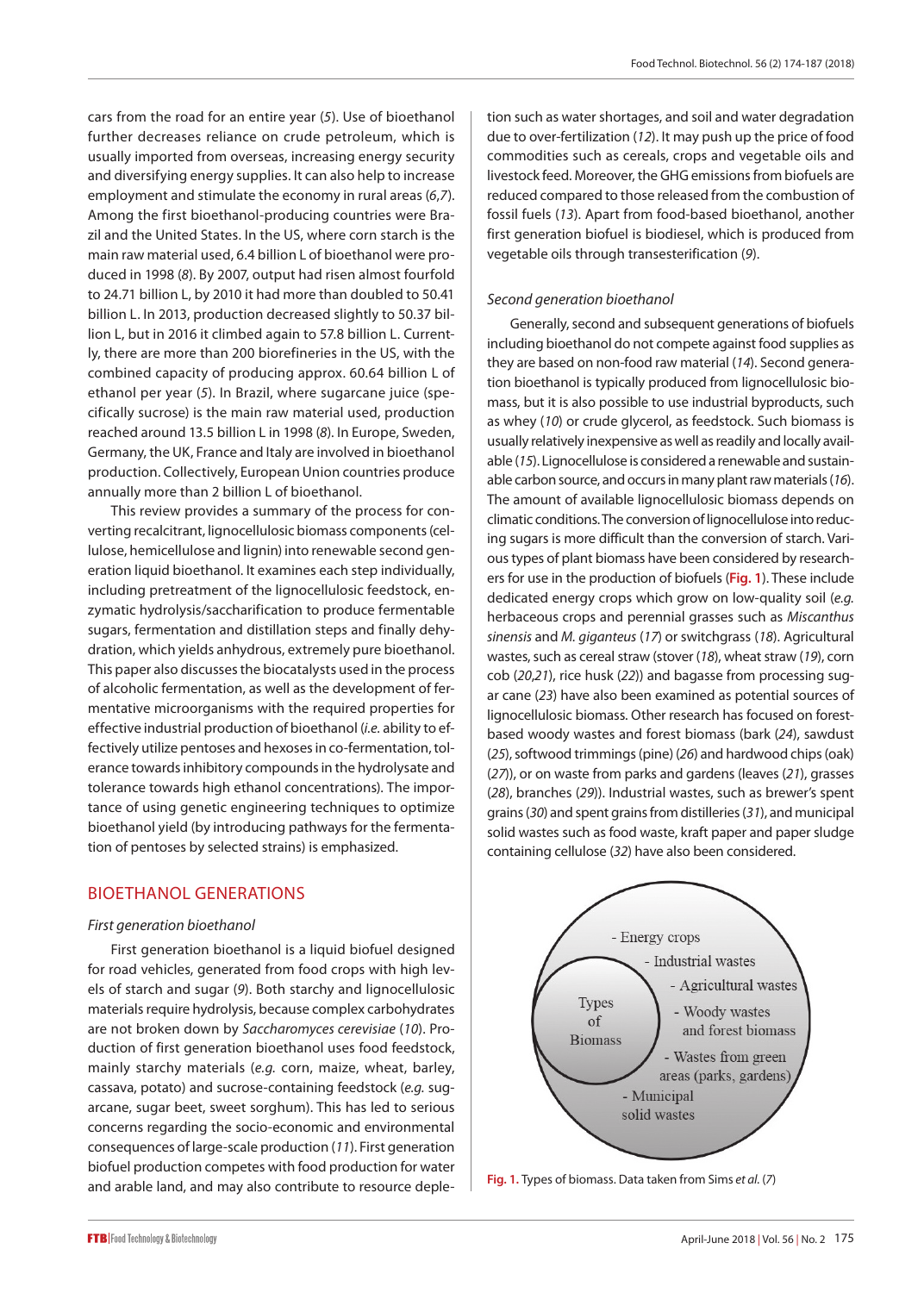Because of its high organic load, the whey obtained as a byproduct of the cheese industry is toxic to the environment and requires treatment before removal as waste. The use of whey as a substrate for the production of biomediated ethanol can reduce the costs associated with the treatment of effluent in dairies (*33*). Crude glycerol, which is generated during the transesterification of animal fats and vegetable oils, is a significant byproduct of the biodiesel industry. The fermentation of crude glycerol obtained from waste enables this surplus to be reduced. Fermentation of glycerol is performed by conversion to phosphoenolpyruvate (PEP) or pyruvate, leading to increased content of reducing equivalents and higher bioethanol yield than the fermentation of glucose and xylose from biomass(*34*). Lignocellulosic bioethanol generates lower levels of greenhouse gases than first generation bioethanol and causes less air pollution (*35*). However, the production of lignocellulosic bioethanol requires feedstock preparation prior to fermentation and the finding/developing of ethanol producers able to ferment sugars from cellulose and hemicellulose breakdown.

#### *Third generation bioethanol*

The third generation of biofuels is based on the cultivation of microalgae or unicellular microorganisms derived from eukaryotes and prokaryotes (cyanobacteria, such as *Cyanidium caldarium* or *Synechococcus*) (*36*). Live biocatalysts in the form of active microalgal biomass are able to use nutrients (carbon, nitrogen, phosphate or sulfur) from industrial waste streams as substrates to create high concentrations of biomass. These waste streams include effluent gases from industrial power plants, wastewater, products of hydrolysis of organic waste and digestate (waste from biogas production). Producing third generation biofuels can therefore help minimize waste streams from many industries. Biological sequestering of CO $_{_2}$  from the combustion of fossil resources by microalgae and conversion of CO $_2$  to biofuels contributes to the reduction of levels of GHGs in the atmosphere, helping to meet global targets for preventing climate change (*36*). Some strains of microalgae, such as *Chlorella*, *Nanochloropsis* or *Botryococcus*, are capable of producing biofuels (*36*). The microalgal strain *Botryococcus braunii* produces monounsaturated and polyunsaturated hydrocarbons that can be converted into gasoline-like fuels *via* cracking (*36*). As a result of the assimilation of carbon from CO $_{\textrm{\tiny $2^\prime$}}$  certain strains of microorganisms are capable of intracellular production of high-value carbohydrates, pigments or lipids (such as polyunsaturated fatty acids; PUFA), which are then separated from the cells of the residual algal biomass (*36*). Alternative feedstocks such as algae have high lipid and carbohydrate contents. The oils obtained from microalgae offer an alternative raw material to the vegetable oils used conventionally for the production of biodiesel *via* alkaline transesterification with methanol (*34*). The production of biodiesel from microalgae requires optimization of technologies, including improving the extraction of oil from the cellular biomass. Residual biomass from microalgae can be converted to valuable ecological and sustainable energy carriers (biofuels),

such as bioethanol and biogas, or used for the fermentation of methane or biohydrogen production (*36*). Bioethanol from algal biomass is obtained from the fermentation of starch and starch-like polysaccharides under anaerobic conditions. Starch is a reserve material in species of microalgae including *Chlorophyta* and *Cryptophyta* (*36*). The production of bioethanol from biomass gives low yields, despite the complexity of the process. Biohydrogen is a byproduct obtained during the production of methane from organic acids, which are formed in the acidogenic phase from the transformation of organic wastes under conditions of anaerobic digestion (*36*). However, the amount of biohydrogen that can be produced from algae is still low, so the process of obtaining biohydrogen requires improvement (*36*). Cultivation of algae is unproblematic and can take place in a wide variety of water environments (*37*).

## ETHANOL PRODUCTION

#### *Composition of lignocellulosic feedstock for bioethanol production*

Lignocellulosic biomass is a promising substrate for bioethanol production, as it is unlikely to become depleted or suffer permanent damage (*15*). The composition of lignocellulosic material depends on its species, variety, growth conditions and maturity (*16*,*38*). Ethanol yield and conversion productivity depend on the type of biomass, requiring a high content of cellulose and hemicellulose and low lignin content (*38*). Other factors which affect ethanol yield include the development of efficient technologies and the selection of appropriate or potential recombinant or non-recombinant microorganisms (*6*). It is widely believed that the structure of lignocellulose is resistant to degradation due to its compositional heterogeneity, consisting of cellulose, hemicellulose and lignin (*39*). The elements of plant cell walls are connected strongly through covalent and hydrogen bonds. These bonds make lignocellulosic material resistant to different methods of pretreatment (*40*). Cellulose with hemicellulose forms a holocellulose, which comprises more than half of the entire dry biomass (*41*).

#### *Cellulose*

Cellulose is surrounded by lignin. In terms of chemical structure, it is a  $\beta$ -glucan linear polymer of  $\beta$ -glucose linked by β-1,4-glycosidic bonds. The cellulose structure is difficult to break without enzymatic hydrolysis, due to its crystalline character (*42*). The linear cellulosic chain is made up of 500-14 000 d-glucose units. Around 36 hydrogen-bonded glucan chains form insoluble microfibrils in secondary cell wall (*43*)*.* Conditions of high temperature and pressure, at 320 °C and 25 MPa respectively, are needed to turn this rigid crystalline structure into an amorphous structure in water. These requirements are higher than for starchy raw materials (liquefaction step: 95- 105 °C and pH=6.0–6.5, following saccharification step: temperatures of 60–65 °C and the pH adjusted to 4.0–4.5) (*15*,*44*).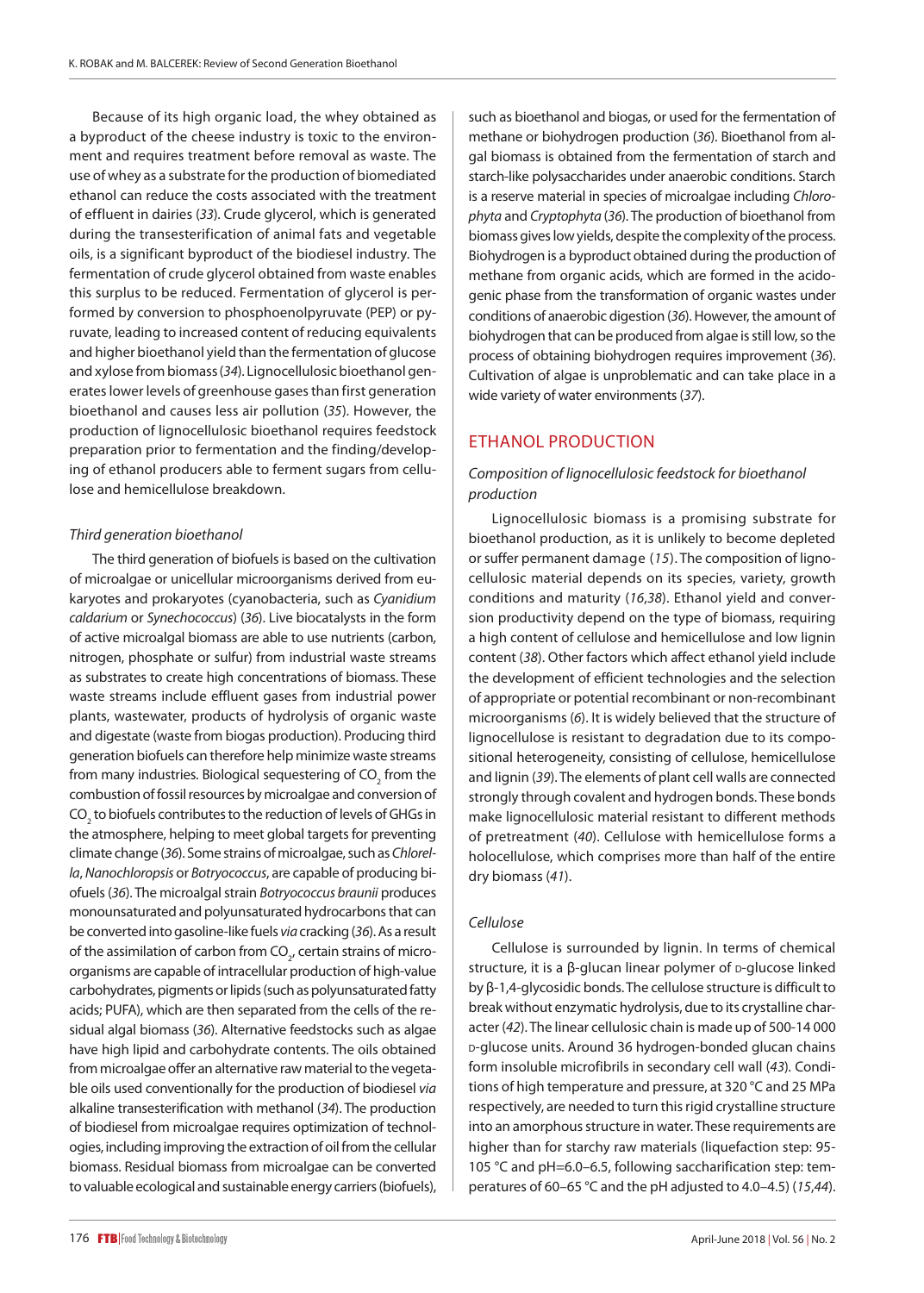#### *Hemicellulose*

Hemicellulose is made up of different sugar units. Hemicellulose is a heteropolymer of short, branched chain sugars. Apart from monosaccharides, there are sugar acids called uronic acids in the hemicellulose fraction (*45*). Typical sugar acids in the hemicellulose structure include D-glucuronic, 4-O-methylglucuronic and p-galacturonic acids (46). All monosaccharides in hemicelluloses are classified into pentoses (p-xylose and L-arabinose) and hexoses (p-mannose, p-qalactose, p-glucose) (47). Meaningful quantities of L-arabinose are contained in corn fibre and specific herbaceous crops (*48*). C5 sugars such as xylose and arabinose are released from xyloglucan, xylan, arabinan and arabinogalactan (substructures of pectin), which are components of polysaccharides in the plant cell wall (*49*). Xylan is the largest hemicellulose component (*10*). The content of hemicellulose in hardwood is 35 % and in softwood 28 % (*10*).

#### *Lignin*

Lignin is not a desirable component in plant cell walls, as it is particularly difficult to biodegrade. Its recalcitrant character makes this three-dimensional polymer molecule a physical obstacle to the action of enzymes. It is the most common aromatic polymer, and is considered the 'glue' that holds plants together (*6*). Its structure is formed by phenolic and non-phenolic compounds (*50*). Lignin consists of phenylpropanoid units and is considered a heterogeneous polimer (*51*). It may be used directly through combustion, to supply electricity and heat to biorefineries (*52*). Significant amounts of this biopolymer are obtained from the commercial production of lignocellulosic ethanol (around 62 million tonnes), which is why new uses are being sought, such as the transformation of lignin into higher value compounds – also known as the valorization of lignin. Being a renewable feedstock, lignin can be used as a substrate for the production of commodity chemicals, replacement fuels, polymeric foams, thermoplastic elastomers, engineered plastics and lignin-based carbon fibres (such as for the production of lightweight and energy-saving vehicles made of inexpensive carbon fibre composites (*53*). However, lignin carbon fibres exhibit poor mechanical properties due to their porosity (*53*). For the lignin valorization to be effective, efficient extraction of lignin at the pretreatment stage is crucial (extraction can be improved by genetic engineering of the lignocellulosic material to reduce cross-linking with other biopolymers), as is its structure (structural carbon order, and monomer ratio) (*53*).

#### *Conversion of biomass into ethanol*

There are two processing routes by which lignocellulosic biomass can be converted into second generation ethanol and biofuels: thermochemical and biochemical. The thermochemical process converts biomass into an intermediate gas (synthesis gas) or liquid using non-biological catalysts (*e.g.* heat) in a reactor. The intermediate product is transformed into fuel options (methanol, lignocellulosic ethanol, other higher alcohols, hydrogen and synthetic diesel/Fischer-Tropsch (FT) diesel or aviation fuel) (*54*). Biological catalysts/microorganisms are not required in this process. The thermochemical process allows the conversion of any carbon material (*i.e.* lignocellulosic feedstock) into valuable products, including ethanol (*15*,*54*). In the thermochemical approach, it is possible to obtain ethanol and other biofuels through gasification or pyrolysis. Ethanol is formed *via* FT conversion. During gasification, biomass undergoes full depolymerization at temperatures between 800 and 1000 °C at 2 to 3 MPa with limited oxygen access, producing intermediate syngas (a synthesis gas) (*54*). Syngas is a mixture of carbon monoxide (CO), hydrogen  $(H_2)$  and other hydrocarbons. Pyrolysis occurs at lower temperatures than gasification (400-650 °C) and under zero oxygen conditions. The effect of pyrolysis is the depolymerization of biomass into liquid intermediates such as pyrolysis oil or biooil (*7*,*54*,*55*).

Biochemical conversion is a common technique for producing bioethanol, because of the high selectivity and efficiency of biomass conversion (*7*,*15*). The biochemical method involves pretreatment of lignocellulosic material, enzymatic hydrolysis, fermentation of sugars by specific strains of microorganisms and distillation of bioethanol with dehydration (**Fig. 2**) (*56*). In the biochemical route, biomass is subjected to biological, physical (heat) or chemical catalysts during pretreatment. Additionally, biocatalysts such as enzymes are applied for the hydrolysis of polysaccharides, and fermentative microorganisms (yeast or bacteria) for fermentation of mixed sugar streams (*15*).

#### *Types of pretreatment*

Lignocellulosic biomass from vegetable waste has a great potential for use in the production of bioethanol, but due to its complex structure, it requires pretreatment to improve the yield of reducing sugars in the hydrolysate during enzymatic hydrolysis from cellulose and hemicellulose. Without pretreatment during the enzymatic saccharification stage, the presence of almost non-biodegradable lignin in lignocellulosic material and the low digestibility of crystalline cellulose and hemicellulose are major obstacles to the use of complex lignocellulosic biomass (*57*). Pretreatment makes cellulose and hemicellulose more readily available to hydrolytic enzymes, such as cellulases and hemicellulases, which generate simple sugars. However, use of complex technologies at the pretreatment stage increases the cost of ethanol production. Pretreatment reduces cellulose crystallinity, leading to anamorphic cellulose, removes or degrades the lignin (delignification) and requires total or partial hydrolysis of hemicellulose (*47*). As reported by Brodeur *et al.* (*58*), the goals of pretreatment are: (*i*) the production of highly digestible solids that increase sugar yields during enzymatic hydrolysis, (*ii*) to avoid loss of sugars (mainly pentose sugars), including those derived from hemicellulose through degradation, (*iii*) to reduce the forma-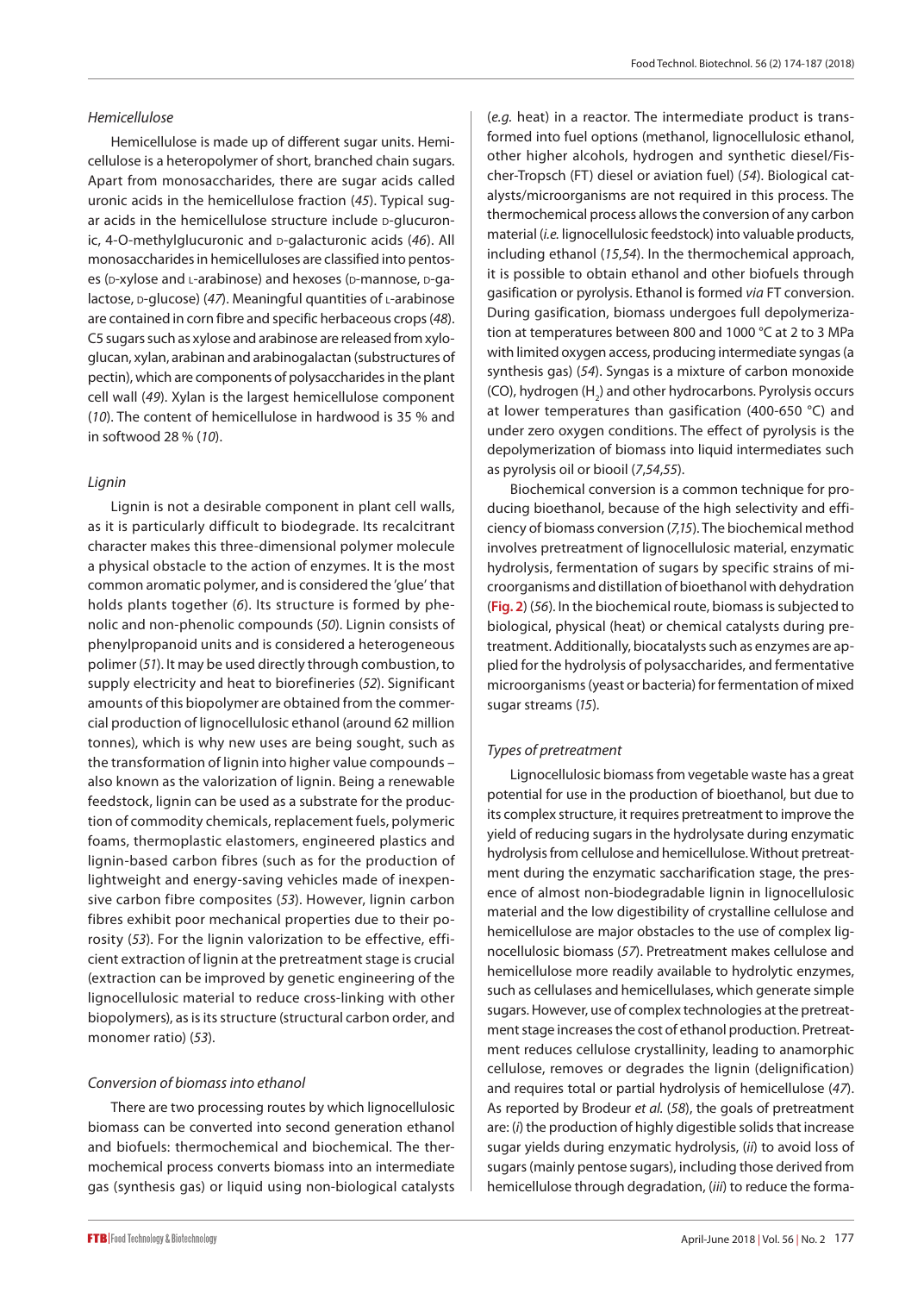

**Fig. 2.** Major steps in bioethanol production. Data taken from Kang *et al.* (*56*)

tion of inhibitors which can impede further fermentation steps, (*iv*) the recovery of lignin for modification into valuable coproducts, and (*v*) the reduction of heating and power costs. Pretreatment is part of the biochemical conversion of lignocellulose and is usually divided into biological, chemical and physical processes. The last two methods are often used in tandem in physicochemical treatments. Biological treatment uses microorganisms such as white, brown or soft rot fungi for the degradation of the biomass structure. Such pretreatment, particularly with white rot fungi, has the effect of improving the efficiency of enzymatic hydrolysis. Compared to other presaccharification treatments, the biological method is environmentally friendly, does not generate toxic products, does not require recycling of chemical substances and is energy-efficient (*59*). Delignification through white rot fungi occurs through the release of extracellular lignolytic enzymes, such as peroxidase (EC 1.11.1.7) and laccase (EC 1.10.3.2.), which break up the structure of lignin (*50*). Other pretreatment methods are based on fractionation, solubilization, hydrolysis and the separation of cell wall elements. Chemical treatments include treatment with bases (alkaline pretreatment), concentrated and diluted acids (acid pretreatment), pretreatment with ionic liquids (green solvents) and processing with oxygen as an oxidizer (wet oxidation). Mechanical methods are used to reduce the size of the raw material and are considered energy-intensive processes. Physical pretreatment reduces cell wall crystallinity and particle size by physical milling or grinding (*58*). Physicochemical pretreatment can involve steam explosion (autohydrolysis), liquid hot water (LHW), ammonia fibre explosion (AFEX), ammonia recycle percolation (ARP) or processing with a supercritical carbon dioxide (CO<sub>2</sub>) (supercritical fluid) (58). Steam explosion causes hydrolysis of hemicellulose and improves cellulose digestibility. It is a hydrothermal method that uses both mechanical forces (temperature and sudden pressure reduction) and chemical factors (steam and catalyst concentration). The

main purpose of steam explosion is the separation of fibres through explosive decompression after 1-5 min under high pressure and at high temperatures. Although it is the most commonly used method for processing herbaceous biomass and agricultural residues, steam explosion contributes to the partial degradation of sugars and lignin into soluble inhibitors in prehydrolysates, such as levulinic acid and phenolic products (*60*). The process of steam explosion is carried out by hydrolysis of glycosidic bonds in polysaccharides (hemicellulose or cellulose), mainly in hemicellulose. The process allows for more efficient recovery/separation of biopolymers by cleavage of hemicellulose and lignin bonds and subsequent solubilization of hemicellulose (in water) and lignin (delignification with organic or alkaline solvent). Cellulose with a reduced degree of polymerization is contained in the solid phase. Steam explosion has lower environmental impact (uses less dangerous chemicals), requires lower investment and consumes less energy than other methods of biomass fractionation (*61*). An impregnation agent (biomass pre-impregnation) is sometimes used before the pretreatment step. An acid catalyst is added before steam explosion to achieve higher sugar yield. Use of sulfuric acid and sulfur dioxide for impregnation increases the efficiency of enzymatic hydrolysis to glucose and xylose and contributes to lower enzyme consumption. This procedure is used firstly to improve enzymatic hydrolysis of the cellulose contained in the water-insoluble solid fraction and thereby obtain higher fermentable sugar concentrations, and secondly to reduce the time and temperature necessary for proper depolymerization of the feedstock (*62*). Steam explosion further contributes to delignification. The choice of pretreatment technology depends on the

composition of the lignocellulosic biomass. Thermal degradation is not recommended for agricultural and hardwood wastes with high contents of pentoses and low levels of lignin, due to the susceptibility of pentoses to degradation. Steam explosion is recommended for processing straw and bagasse.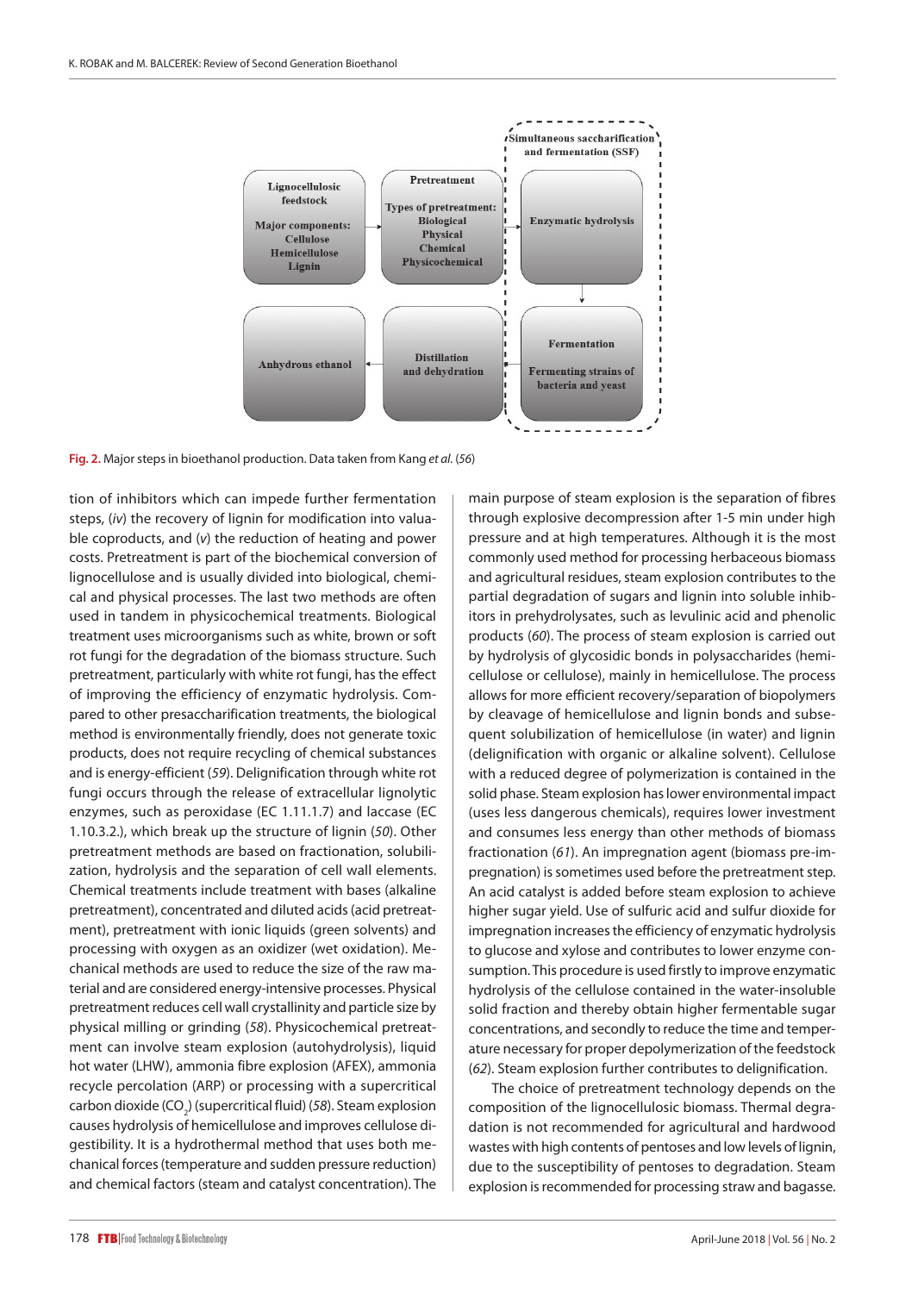Other methods for processing bagasse include pretreatment with ammonia water and wet oxidation (*63*).

#### Inhibitory compounds and their impact on microorganisms

Many inhibitors are generated during the pretreatment of lignocellulosic biomass, which can have a negative influence on ethanol production. Inhibitors create severe environments, seriously weakening fermentative microbes or causing their death (*64*). They increase the length of lag phase, cause loss of cell density and lower growth rates of fermenting microbes, decreasing ethanol yields as a consequence (*65*). Inhibitors consist of different compounds, mainly furan derivatives such as 5-hydroxymethyl-2-furaldehyde (HMF) and 2-furaldehyde (furfural), weak organic acids (formic, acetic and levulinic acids) and phenolic compounds (*66*). Phenolic compounds interfere with the function and integrity of cell membranes (*66*). *Saccharomyces cerevisiae* cell growth is inhibited by the intracellular process of accumulating anions of weak acids. Acetic acid is often found in hydrolysates and comes from acetyl side-chain groups in hemicellulose (*67*). Microbes affected by furan derivatives have been found to have lower cell mass yield, lower specific growth rates and lower volumetric ethanol productivity. Simple conversion of glucose into ethanol requires the removal of inhibitors (*7*,*68*). There are several methods used for detoxification. These include over-liming, extraction with organic solvents, ion exchange, use of molecular sieves, and steam stripping (*69*). The detoxification of lignocellulosic hydrolysates (*i.e.* removal of microbial inhibitors) can be performed using inhibitor sorbents such as excess of lime (overliming), or active carbon or lignite (brown coal), an alternative sorbent known from wastewater treatment. Overliming of hydrolysates destabilizes the inhibitors and causes them to be precipitated from the hydrolyzate. Advantages of using lignite instead of activated carbon include its relatively low price, its positive effect on the growth of microorganisms in the medium and the fact that it can be used to generate heat and energy after the detoxification process. However, lignite has lower sorption capacity than active carbon, meaning that it binds fewer inhibitors. The most commonly used detoxification method is overliming. The detoxification of hydrolysates is time-consuming and incurs additional expenses, especially related to the price of the sorbent (*70*). The removal of inhibitory compounds thus increases the price of second generation bioethanol. It is possible that ethanologenic microorganisms may become accustomed to living with inhibitor compounds during preconditioning at specific inhibitor concentrations. This might lead to improvement in resistance of microbes to inhibitors (*1*)*.*

#### *Enzymatic hydrolysis*

The purpose of enzymatic hydrolysis is to release monosaccharides from polysaccharides located in the plant cell wall. The hydrolysis of polysaccharides, such as cellulose and hemicellulose generates fermentable sugars, which can be converted into ethanol during fermentation. The quantity of sugars in the hydrolysate depends on the type of raw material used (mainly lignocellulosic wastes) and the pretreatment methods applied (*1*). Monosaccharides are a source of carbon for the microorganisms responsible for the fermentation process (*49*). Glucose and xylose are the main products of the breakdown of lignocellulose found in hydrolysates after pretreatment and enzymatic hydrolysis. Enzymatic hydrolysis applies hydrolytic enzymes to break down cellulose and hemicellulose. Untreated biomass (in its native form) is difficult to digest by enzymes, and for this reason requires higher doses of hydrolytic enzymes (*50*). Enzymes derived from microorganisms can be used in a wide range of industrial applications, including for the production of biofuels, detergents, paper and pulp, as well as in the food, feed and beverage industries.

Enzymes used in industrial applications are produced mainly by the filamentous fungi such as *Aspergillus nidulans*, *Aspergillus niger*, *Penicillium* spp. and *Trichoderma reesei* (*49*). *T. reesei* has the ability to produce cellulases, specifically endoglucanase (EG), exo-cellobiohydrolase (CBH) and β-glucosidase (BGL). Endoglucanases attack the internal parts of the amorphous cellulose regions, causing depolymerization of the cellulose structure. The function of exoglucanase is to further break down β-glucan molecules, by releasing the cellobiose units from its ends. In contrast, β-glucosidase attacks cellobiose and contributes to the creation of two glucose units (*71*). The costs of a number of cellulases remain high. Some are produced by wood-rotting fungi, employed for hydrolysis of the interconnected matrix of cellulose and hemicellulose (*7*). Reusing hydrolysis enzymes offers an opportunity to reduce costs (*7*). The use of hemicellulases, such as endoxylanases, xylosidases, exoxylanases and other accessory enzymes, such as esterases and arabinosidases, improves the efficiency of enzymatic hydrolysis of lignocellulosic biomass (corn stover, herbaceous biomass, barley straw), contributes to the reduction of enzyme loading and lowers costs. The interaction of cellulases with hemicellulases and accessory enzymes makes the entire process of enzymatic hydrolysis effective (*72*). Various strains of yeasts and bacteria are being investigated with the goal of developing a consolidated process of hydrolysis and co-fermentation of glucose and xylose, without the need for adding exogenous cellulases (*31*).

#### *Fermentation of lignocellulosic hydrolysates*

The purpose of fermentation is to achieve efficient conversion of hexose and pentose sugars into ethanol by fermenting microorganisms such as yeasts. Ethanol-producing microorganisms are susceptible to lignocellulosic hydrolysate, depending on their strain and fermentation conditions (temperature, pH, aeration and nutrient supplementation) (*69*). There is a tendency for microorganisms that ferment xylose efficiently in laboratory media to produce poorer yields in lignocellulosic hydrolysates. Fermentation leads to stress conditions, such as ethanol accumulation, gradual decreases in pH, a shift to anaerobic growth and nutrient limitation (*73*). Both osmotic stress (hyperosmotic stress), caused by the ions and sugars in the hy-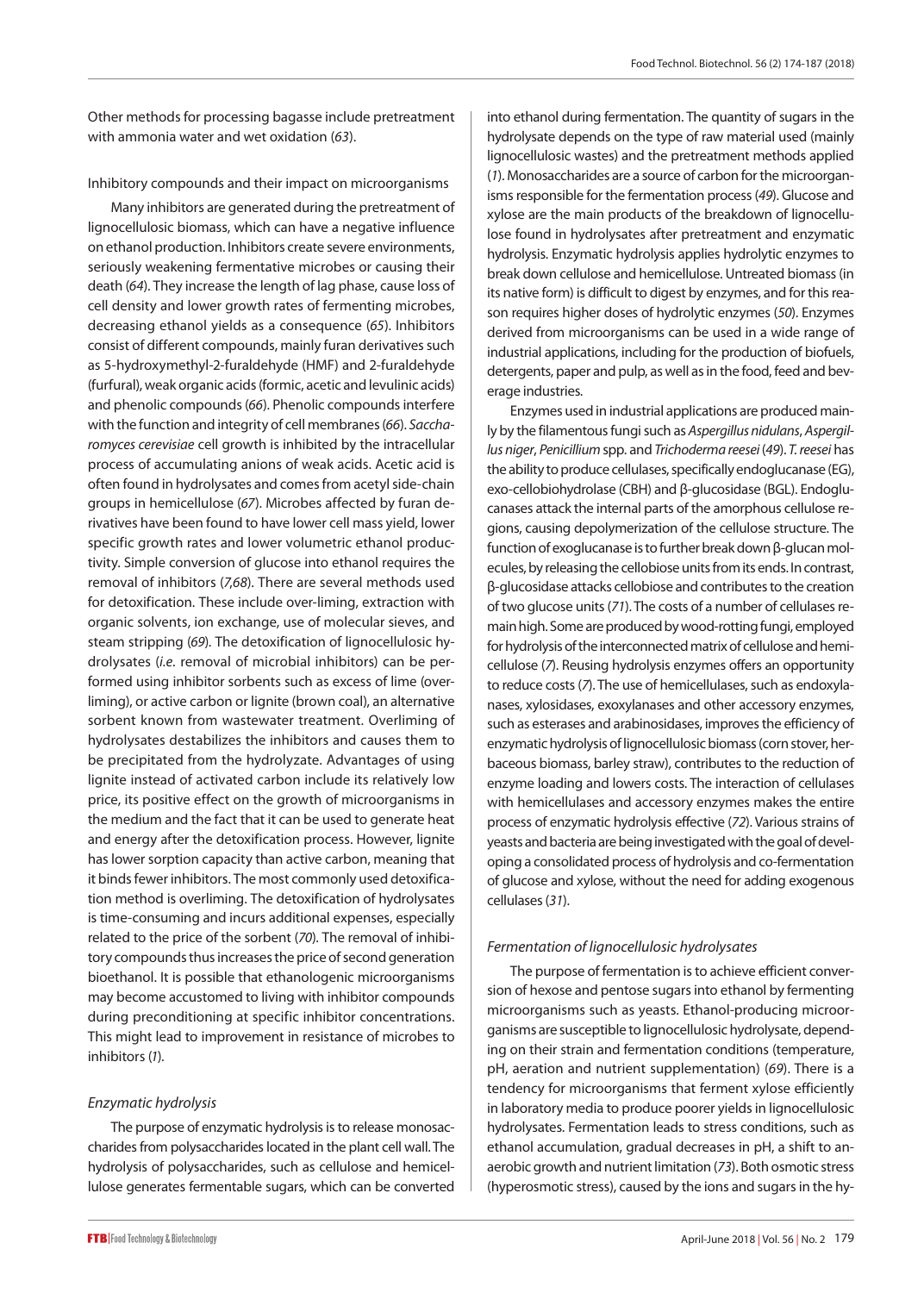drolysate, and alcohol accumulation are known to inhibit yeast growth and viability (*74*). High sugar levels in the wort at the beginning of fermentation can result in osmotic shock (*75*,*76*). Severe conditions, such as oxidative and ethanol stress, affect the performance of bioethanol fermentation.

#### *Enzymatic hydrolysis/saccharification and fermentation*

Enzymatic hydrolysis of cellulose and hemicellulose, and fermentation in the presence of fermentative microorganisms may be performed separately in separate hydrolysis and fermentation (SHF) or at the same time in simultaneous saccharification and fermentation (SSF). These processes may also be carried out at the same time by a single strain that is additionally capable of producing saccharification enzymes in the process of consolidated bioprocessing (CBP) (*58*,*77*).

Ethanol production using SSF is more cost-effective and has therefore been the preferred approach. Significant progress has been made with regard to increasing feedstock loading, decreasing inoculum loading and ensuring co-fermentation of both hexoses and pentoses during SSF (*37*,*78*). Although the integration of hydrolysis and fermentation reduces investment costs by reducing the number of vessels, there is an inevitable mismatch between the optimal temperatures for the enzymes (fungal cellulases and hemicellulases) on the one hand, and microbial biocatalysts on the other. The temperature optima for saccharifying enzymes are higher than those for fermenting mesophilic culture. Mesophilic yeasts exhibit slower growth rates at higher temperatures than thermotolerant and thermophilic yeasts. For this reason, thermotolerant and ethanologenic yeasts are suggested for use in SSF processes. Optimizing the conditions for simultaneous saccharification and fermentation can improve the efficiency of both stages. The application of the SSF requires lowering the optimum temperature for cellulase activity (50-55 °C) to the temperature of fermenting organisms. The optimal temperature for yeasts is below 35 °C. The action of enzymes at lower than optimal temperatures results in higher cellulase loading and may increase costs.

Using genetically modified microorganisms with the ability to ferment at higher temperatures (50-55 °C) could improve the SSF process and avoid the costs associated with extra loading of enzymes during enzymatic saccharification (*6*). Efficient bioethanol production by SSF requires the use of thermotolerant ethanologenic yeast*.* Some isolated yeasts have been found to be thermotolerant. These microbes, including *Saccharomyces*, *Candida*, *Pichia* and *Wickerhamomyces,* are able to grow at temperatures of 40 °C and also have the ability to ferment sugars at higher temperatures (*1*).

In order to prevent feedback inhibition, in SSF process glucose molecules are fermented immediately by the fermentative microbes. In the production of lignocellulosic bioethanol by this route, there is a shortage of end-product feedback inhibition, because sugar monomers released during the saccharification are immediately fermented by the microorganisms. The risk of microbial contamination during SSF is decreased, as glucose is fermented instantly into ethanol (*79*). Contamination of the fermentation vessel can affect the efficiency of bioethanol production. Contaminating microorganisms may disrupt fermentation by absorbing monosaccharides in the hydrolysate, as well as by producing toxic metabolites which inhibit fermentative microorganisms.

Simultaneous saccharification and co-fermentation (SScF) of lignocellulosic material is not a fully developed technology, and requires further research at biorefineries and in biotechnology centres. No feedback inhibition occurs in this process. Advances in genetic engineering enable both enzyme hydrolysis of lignocellulosic material and fermentation of mixed C5 and C6 sugars, giving higher ethanol productivity. Introducing the pentose metabolic pathway into microorganisms enables the use of C5 sugars by microbes that do not ferment them earlier, even if glucose is not present in the environment (*80*).

In SHF process, saccharification and fermentation take place in individual vessels. The increased number of vessels makes SHF uneconomical. It causes end-product inhibition of hydrolytic enzymes and has a negative influence on the efficiency of saccharification. End-product inhibition is caused by simple carbohydrates (such as cellobiose) and has an impact on the inhibition of the cellulolytic enzymes, for example cellulases or celobiases. Therefore, in order to prevent end-product inhibition, extra doses of β-glucosidase are needed together with the commercial cellulase preparations. The application of enzyme cocktails with additional β-glucosidase activity plays a greater role in SHF than in SSF processes (*81*).

The technology of consolidated bioprocessing (CBP) connects the three steps of lignocellulosic bioethanol production, namely enzyme production, enzymatic saccharification and sugar fermentation. CBP technology promises to eliminate costs associated with the production of enzymes and the purchase of additional infrastructure/apparatus (vessels), but more research is required into microbial biocatalysts (*82*).

### FERMENTATIVE MICROORGANISMS

For microorganisms (mainly yeasts) to be considered for industrial bioethanol production using lignocellulosic biomass, they have to show thermotolerance and high fermentative activity for simple carbohydrates such as glucose and xylose (a suitable sugar utilization pattern) (*6*,*80*). They should also provide high ethanol yields and be resistant to environmental stressors, including inhibitors generated during the industrial process (specifically, furfural and 5-hydroxymethyl furfural) (*65*). Other requirements are the ability to grow on different media (frequently lignocellulosic substrates such as crop wastes or forestry residues), a fast growth rate and suitability for genetic modification. According to Dien *et al.* (*67*,*83*) and Zaldivar *et al.* (*84*) microorganisms used in the bioethanol industry based on lignocellulose should show high ethanol yield (above 90 % of theoretical yield), high tolerance to ethanol (above 40 g/L), low requirements for growth in the medium, high resistance to stressors in the medium such as inhibitors, and resistance to acidic pH and higher temperatures, which prevents microbiological contamination. Microbes may be derived from differ-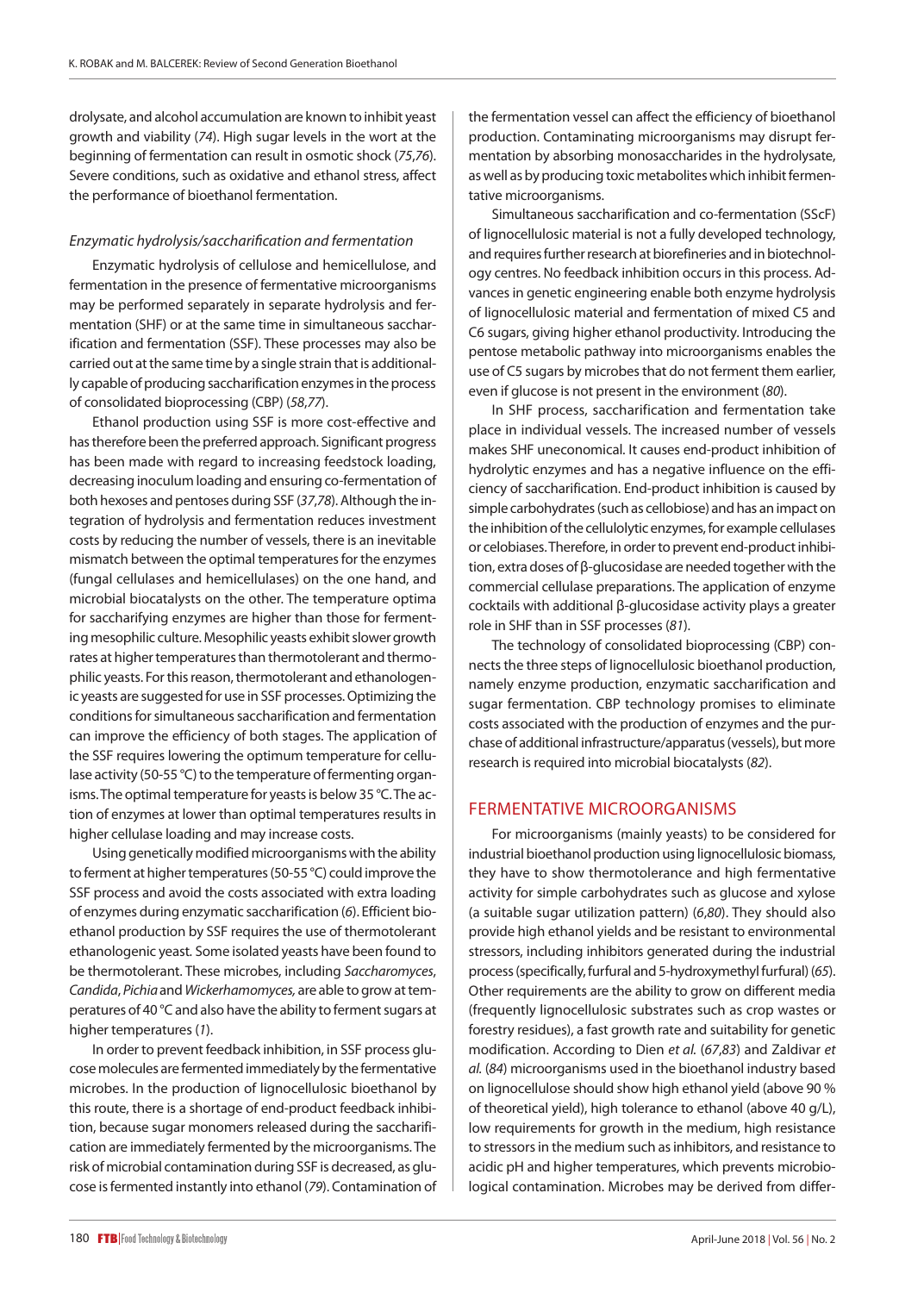ent sources, such as distillery waste. Research has particularly focused on the isolation, identification and evaluation of yeast strains that exhibit potential for ethanol production from glucose and xylose (*85*,*86*). Microorganisms have a natural preference towards the consumption of certain sugars, often glucose without using xylose (*16*). Promising and suitable strains for fermentation are selected based on their behaviour in the presence of inhibitors in fermenting media and after the application of different pretreatment methods. The isolated strains *Saccharomyces cerevisiae* JRC6 and *Candida tropicalis* JRC1 are recommended for fermentation of lignocellulosic hydrolysates after alkali pretreatment and acid pretreatment, respectively (*1*). Certain strains, such as *Saccharomyces cerevisiae* and *Zymomonas mobilis*, are suitable for ethanol production, but their use with lignocellulosic hydrolysates is uneconomical. Other strains, *e.g*. *C. tropicalis* JRC1 and *C. tropicalis* JRC3 (*1*), are used to produce value-added products such as xylitol from glucose instead of bioethanol.

#### *Saccharomyces cerevisiae*

The conventional yeast *Saccharomyces cerevisiae* is incapable of using pentose sugars, as its metabolism does not generate the appropriate enzymes, and its pentose phosphate pathway does not work effectively (*87*). This strain is capable mainly of metabolizing glucose, as it has glycolytic pathway. Around 18 hexose transport proteins are involved in glucose uptake in *S. cerevisiae.* These hexose transport proteins exhibit affinity for xylose (*88*). Pentose-specific transporter proteins and enzymatic reactions determining the metabolism of pentoses such as L-arabinose and D-xylose have not been found in naturally occurring baker's yeast. There is a shortage of xylose-specific transporters in engineered strains, which are required for efficient xylose use without hampering fermentation of combining C5 and C6 sugars. In mixed fermenting sugars, glucose is thought to inhibit the absorption and use of xylose by cells (*6*,*67*). In *S. cerevisiae,* affinity for xylose uptake depends on the extracellular concentration of glucose (*81*). If the glucose concentration is high, the transporters show low affinity for xylose. Even if all the glucose in the medium has been used, the quantity of consumed xylose will still be lower than that of the consumed glucose. The reason for the low consumption of xylose in this case is that xylose alone cannot match the redox balance of the cell (*16*). *Saccharomyces cerevisiae* has not been found to have genes for encoding cellulases or the capacity to metabolize xylose.

*Saccharomyces* sp. yeasts are used in biorefineries to ferment monosaccharides released during starch degradation. Apart from glucose, they are capable of fermenting galactose and mannose. Only recombinant strains are capable of fermenting xylose and arabinose (*67*).

#### *Zymomonas mobilis*

Glucose, fructose and sucrose are the only carbon sources that are fermented by *Zymomonas mobilis* (*89*). Although they produce bioethanol from starch with high productivity and yield (*89*), these Gram-negative bacteria contain a narrow range of fermentable carbohydrates (excluding pentoses). This prevents them from being used in industrial production of bioethanol (*6*). These microorganisms metabolize glucose *via* the Entner-Doudoroff (ED) pathway and consequently ferment most of the carbon source into ethanol rather than into biomass (*67*). Significant properties of the *Z. mobilis* strain include resistance to ethanol concentration up to 120 g/L, capacity for the homofermentative production of ethanol, and low nutritional requirements for growth (*67*). As little as 2.5 g/L of acetic acid results in a decrease in ethanol productivity, indicating that even recombinant *Z. mobilis* strain AX101 cultures have low tolerance to acetic acid. The problem of intolerance to acetic acid can be resolved in two ways: by adapting the strain to the inhibitor (increasing tolerance) or by detoxifying the hydrolysate prior to the fermentation stage (*67*).

## PENTOSE FERMENTATION AND XYLOSE METABOLISM

Efficient xylose fermentation depends on finding suitable xylose-fermenting microorganisms in the environment or using genetic engineering techniques (*69*). The lower ethanol yield obtained from xylose-fermenting strains may be a result of the production of xylitol or the reabsorption of ethanol (*69*). A list of microorganisms capable of fermenting xylose is provided by Olsson and Hahn-Hägerdal (*69*). Among the natural bacteria capable of fermenting xylose are strains such as *Bacillus macerans* DMS 1574, *Bacteroides polypragmatus* NRCC 2288 and *Erwinia chrysanthemi* B374. The most thoroughly researched natural xylose-fermenting yeast species are *Candida shehatae*, *Pichia stipitis* and *Pachysolen tannophilus* (*90*). *Candida* and *Pichia* strains exhibit greater tolerance to inhibitors than *S. cerevisiae*.

Specific fungal and bacterial species may metabolize xylose into xylulose *via* different enzymes such as the oxidoreductases xylose reductase (XR) and xylitol dehydrogenase (XDH) or isomerases such as xylose isomerase (XI) (*2*,*91*). Xylulose is then phosphorylated through a single enzyme, xylulose kinase (XKS), and enters the pentose phosphate pathway (PPP) (*31*). Genetically modified xylose-fermenting *Z. mobilis* has been constructed by introducing enzymes (such as transaldolase and transketolase) into the PPP and operons responsible for xylose adaptation through encoding xylose isomerase and xylulokinase (*6*).

#### RECOMBINANT FERMENTATIVE MICROBES

The environment is a rich source of fermentative microbes for researchers. Nevertheless, wild yeasts and other isolated microbes do not meet the requirements for industrial production of second generation bioethanol. These include, *inter alia*, high tolerance to elevated temperatures, the ability to grow in lignocellulosic hydrolysate and effective utilization of xylose after the initial transfer into microbes of a xylose metabolic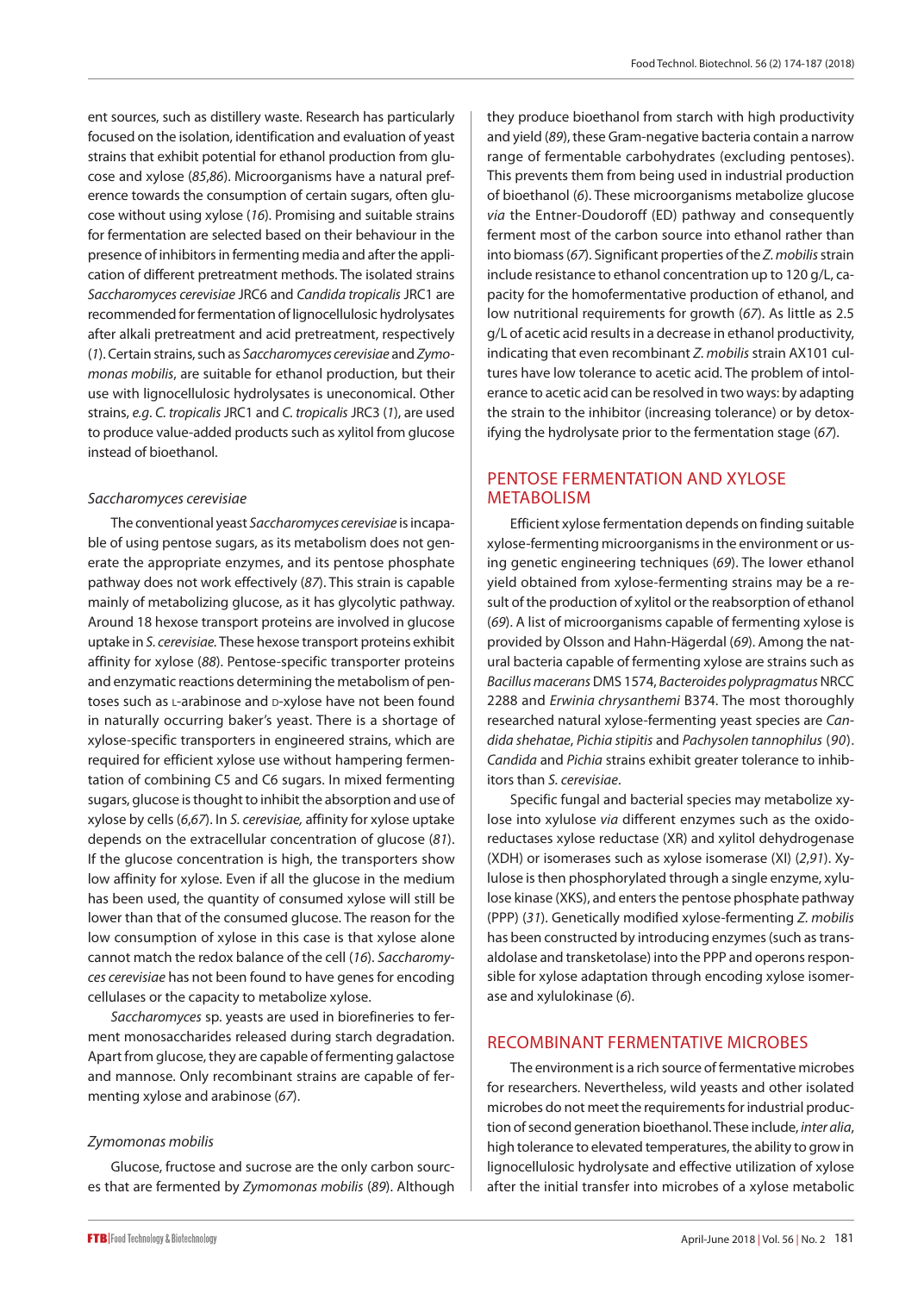pathway (*64*). Non-recombinant/wild microorganisms do not produce high ethanol yields, as they are unable to utilize both pentoses and hexoses. They are therefore modified through genetic engineering. One of the aims of metabolic engineering of fermentative species is to improve their resistance to the conditions of fermentation. Genetic engineering has also been used to improve the resistance of microorganisms to inhibitors generated during pretreatment, as well as their tolerance to ethanol and high sugar concentrations (*87*).

Genetic modification is crucial for increasing the range of consumed sugars, making ethanol production using microorganisms more cost-effective (*16*). Encouraging progress has been made towards engineering microorganisms for the fermentation of mixtures of hexoses and pentoses. One fruitful strategy has been to add a pathway for the conversion of pentose or other sugars to a natural ethanol-producing yeast strain such as *Saccharomyces cerevisiae* or the bacteria *Zymomonas mobilis* (*13*). In other words, to create recombinant strain, genes for xylose metabolism are introduced into the host, often *S. cerevisiae*. Genetic engineering has led to improved ethanol yields from fermenting bacteria such as *E. coli* and *Z. mobilis* (*83*). The second mode of recombination involves the genetic modification of microorganisms that metabolize multiple sugars, to enable them to produce ethanol *via* the glycolysis pathway (*13*). Attempts to use genetic engineering to enable simultaneous use of mixed sugars for ethanol production have focused mainly on *Saccharomyces cerevisiae* yeast*,* the Gram-positive bacteria *Clostridium cellulolyticum* and *Lactobacillus casei* and the Gram-negative bacteria *Zymomonas mobilis, Escherichia coli*  and *Klebsiella oxytoca* (*6*). Methods for obtaining microorganisms capable of simultaneous consumption of glucose and xylose include mutagenesis and the introduction a heterologous metabolic pathway for xylose utilization into well-known conventional strains such as *S. cerevisiae* (*92*). Cellulase-encoding genes may also be introduced into specific species during recombination (*93*). The aim of research into recombinant strains is to provide efficient and economical conversion of feedstock into bioethanol and to decrease the capital costs of processing (*e.g.* by not requiring the use of exogenous cellulases during the process). However, when cellulase-encoding genes for degrading cellulose were introduced into *S. cerevisiae*, the application of exogenous cellulases was still found to be necessary (*94*). The ratio of pentose to hexose utilized by recombinant yeasts is still relatively lower for xylose than for glucose during fermentation. Recombinant yeasts do not ferment hexoses and pentoses at the same time, a fact that explains the prolonged fermentation period required, and which means that the process remains uneconomical. They first consume glucose entirely, after which pentose fermentation occurs (*87*). Special genetic engineering techniques are required to design yeast strains able to co-ferment pentoses and hexoses for the production of lignocellulosic ethanol (*6*). Although genetic engineering has contributed to progress in this area, there is still a lack of both reaction intermediates and efficient pentose transporters. For these reasons, yields from the fermentation of pentoses are still limited (*87*).

## DISTILLATION AND DEHYDRATION (DRYING) OF BIOETHANOL

Traditional distillation systems are typically based on countercurrent vapour/liquid mass transfer. Distillation enables the recovery of dilute volatile products, such as ethanol, from impure biomass-based streams (*95*). Residual solids, such as unconverted polysaccharides (cellulose and hemicellulose), ash and compounds from the breaking down of lignin, contaminate these streams (*95*). Ethanol obtained by fermentation is contaminated and in low volume fractions. During distillation, ethanol is separated from the other components of the mixture. Rectification thus enables the concentration and purification of ethanol. However, extremely high purity (99.7 %, by volume) ethanol can be achieved only after drying, as a result of dehydration (*96*).

## NEW IMPROVEMENTS IN ETHANOL PRODUCTION FROM LIGNOCELLULOSIC BIOMASS

Unit operations such as pretreatment, enzymatic hydrolysis and distillation are responsible for much of the cost of producing bioethanol (*17*). Current research and development therefore aims to improve these unit processes to make them more economical. For example, the use of steam explosion instead of mechanical comminution can save energy. Pretreatment methods are also now selected with consideration for their environmental impact (*97*). Chemical methods require subsequent recycling of chemical compounds, for example ammonia recovery in the ammonia fibre explosion (AFEX) process (*17*,*97*). The parameters of pretreatment methods should be optimized for the adequate processing of the substrate. If pretreatment is effective, an easily digestible substrate with an increased specific surface area should be obtained. The cellulose is then better available for the action of hydrolytic enzymes obtained from fungi and bacteria. The efficiency of pretreatment is especially important, because it affects the reactivity of the enzyme substrate. Effective pretreatment minimizes reductions in enzyme activity, and thus improves the rate of biomass hydrolysis. The efficiency of ethanol production depends on effective depolymerization and delignification of polysaccharides in lignocellulosic materials, minimizing energy-intensive processes, and on fermentation of carbohydrates with 5 and 6 carbons in hydrolysates containing inhibitors (*20*).

Effective pretreatment improves the enzymatic digestibility of lignocellulosic biomass, providing the highest possible concentration of fermentable sugars and reducing the degradation of monosugars. The level of specific enzyme activity (U/ mL), which depends on time, and the composition of the enzyme preparation, *e.g.* for cellulose: endoglucanase, exoglucanase and β-glucosidase affect the dosage of enzyme required (*81*,*98*). Current research aims to improve enzyme activity by searching for new organisms with cellulolytic and hemicellulytic activities (*3*) or to lower the enzyme dosage and the cost of converting lignocellulosic biomass to ethanol through protein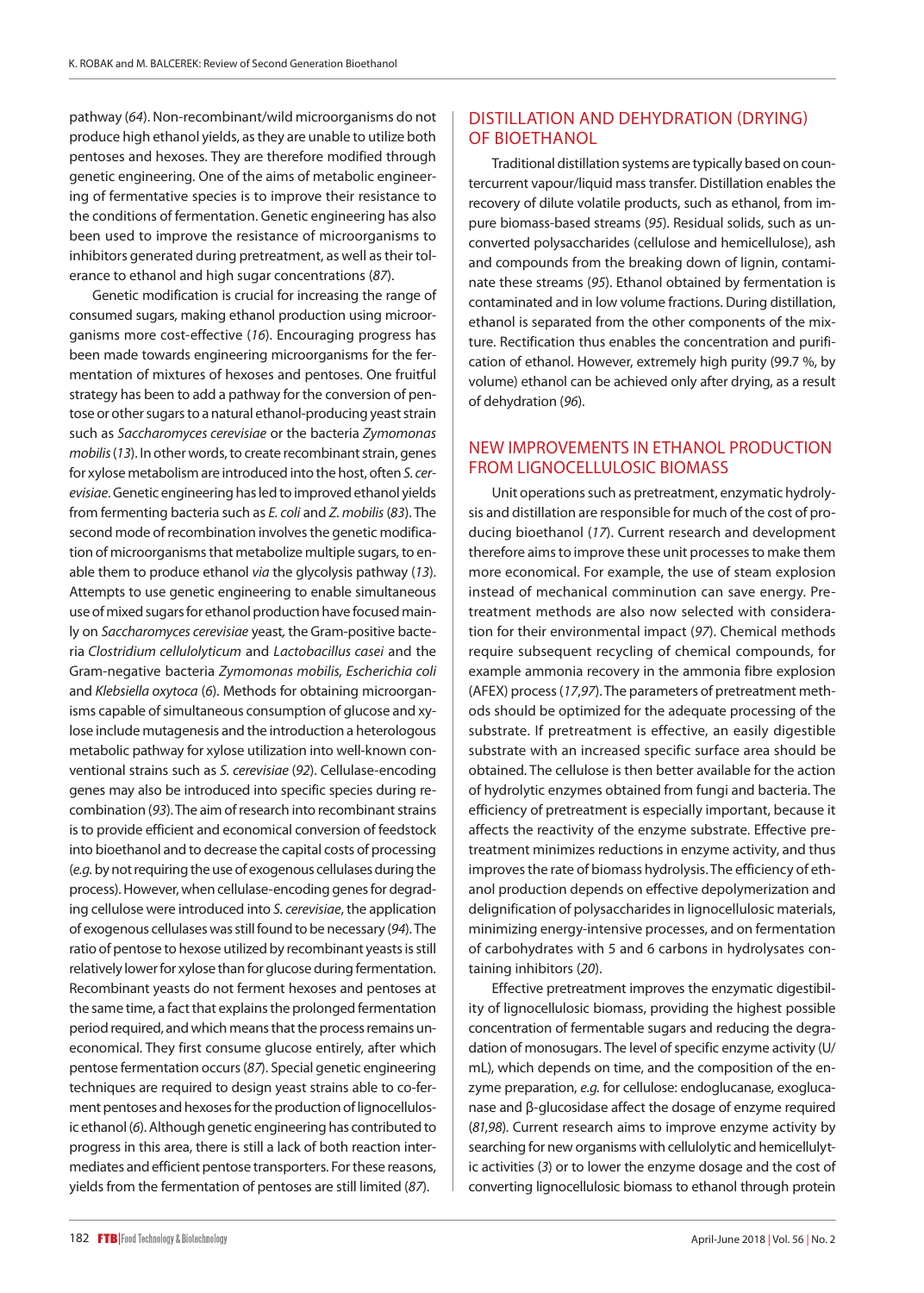engineering (*80*,*98*). To reduce the cost of enzymatic hydrolysis, it may also be possible to reuse enzymes. The surface area of the lignocellulosic biomass accessible to the enzyme also has an influence on enzymatic hydrolysis, affecting enzyme loading (*99*). The use of xylanase causes the degradation of hemicelluloses, increasing the surface of cellulose in contact with the enzyme, which increases the efficiency of cellulose hydrolysis.

The use of surfactants (surface-active substances such as polyethylene glycol and Tween (*63*)), can improve the efficiency of enzymatic hydrolysis, since surfactants are adsorbed onto the surface of lignin instead of the enzymes, as a consequence of which the enzymes are not inactivated.

Due to the fact that hydrolysates contain the highest concentrations of glucose and xylose, genetic engineering has been used to construct xylose-fermenting microorganisms, with the aim of using the raw material to its full potential (*63*,*100*). Advanced microorganisms used for the fermentation of hexose and pentose into ethanol and carbon dioxide have been investigated in terms of the efficiency of the process, their rates of growth and the inhibiting effects of ethanol (*101*). During simultaneous saccharification and co-fermentation glucose is used more quickly than xylose. This may be explained by the fact that glucose has a stronger affinity for transporters in the cell than xylose. Sugars (xylose and glucose) can be fermented simultaneously when the concentration of glucose during fermentation is kept low (*63*).

The use of SSF or SSCF for the production of bioethanol reduces enzyme loading and the time required for processing polysaccharides during enzymatic hydrolysis. Reducing sugars obtained by enzymatic hydrolysis are fermented immediately by the yeast, counteracting enzyme inhibition. The efficiency of SSF and ethanol production is influenced by many factors, including the efficiency of pretreatment, the parameters of the fermenting microorganisms and the use of highly active cellulase and hemicellulase preparations.

## **CONCLUSIONS**

Shifting the transport sector from petroleum and gasoline towards more sustainable, renewable and environmentally friendly energy sources such as second generation bioethanol is one of the grand challenges in engineering. The production of lignocellulosic bioethanol requires improvements related to the pretreatment, enzymatic hydrolysis and fermentation stages, in order to increase the cost-effectiveness of ethanol production and to make the transition from the laboratory to the industrial/commercial scale. One of the most important goals is to increase the efficiency of the fermentation process to the point where all sugars (pentoses and hexoses) released during the pretreatment and hydrolysis steps are fermented into ethanol. Technical barriers to second generation biofuel production include the variable composition of biomass, generation of inhibitors during presaccharification treatment, end-product inhibition, osmotic and oxidative stress, and ethanol accumulation. However, progress is being made and these technical barriers can be expected to be overcome

in the near future, optimizing the biochemical pathway for second generation liquid bioethanol production.

## **REFERENCES**

*1.* Choudhary J, Singh S, Nain L. Bioprospecting thermotolerant ethanologenic yeasts for simultaneous saccharification and fermentation from diverse environments. J Biosci Bioeng. 2017;123(3):342–6.

https://doi.org/10.1016/j.jbiosc.2016.10.007

*2.* Zhou H, Cheng JS, Wang BL, Fink GR, Stephanopoulos G. Xylose isomerase overexpression along with engineering of the pentose phosphate pathway and evolutionary engineering enable rapid xylose utilization and ethanol production by Saccharomyces cerevisiae. Metab Eng. 2012;14(6):611–22.

https://doi.org[/10.1016/j.ymben.2012.07.011](https://doi.org/10.1016/j.ymben.2012.07.011)

- *3.* Demain AL, Newcomb M, Wu JHD. Cellulase, Clostridia, and ethanol. Microbiol Mol Biol Rev. 2005;69(1):124–54. https://doi.org/10.1128/MMBR.69.1.124-154.2005
- *4.* Hill J, Nelson E, Tilman D, Polasky S, Tiffany D. Environmental, economic, and energetic costs and benefits of biodiesel and ethanol biofuels. Proc Natl Acad Sci. 2006;103(30):11206–10. https://doi.org/10.1073/pnas.0604600103
- *5.* Pocket guide to ethanol 2017. Washington, DC, USA: Renewable Fuels Association; 2017. Available from: [http://www.](http://www.ethanolrfa.org/2017/02/rfa-releases-2017-ethanol-industry-outlook-pocket-guide/) [ethanolrfa.org/2017/02/rfa-releases-2017-ethanol-indus](http://www.ethanolrfa.org/2017/02/rfa-releases-2017-ethanol-industry-outlook-pocket-guide/)[try-outlook-pocket-guide/](http://www.ethanolrfa.org/2017/02/rfa-releases-2017-ethanol-industry-outlook-pocket-guide/).
- *6.* Senthilkimar V, Gunasekaran P. Bioethanol production from cellulosic substrates: Engineered bacteria and process integration challenges. J Sci Ind Res. 2005;64:845–53.
- *7.* Sims REH, Mabee W, Saddler JN, Taylor M. An overview of second generation biofuel technologies. Bioresour Technol. 2010;101(6):1570–80. https://doi.org/10.1016/j.biortech.2009.11.046
- *8.* Berg C. World ethanol production and trade to 2000 and beyond. Winchester, VA, USA: The Online Distillery Network for Distilleries and Fuel Ethanol Plants Worldwide; 1999. Available from: http://www.distill.com/berg/.
- *9.* Ho DP, Ngo HH, Guo W. A mini review on renewable sources for biofuel. Bioresour Technol. 2014;169:742–9. <https://doi.org/10.1016/j.biortech.2014.07.022>
- *10.* Balat M, Balat H, Öz C. Progress in bioethanol processing. Prog Energy Combust Sci. 2008;34(5):551–73. <https://doi.org/10.1016/j.pecs.2007.11.001>
- *11.* Buijs NA, Siewers V, Nielsen J. Advanced biofuel production by the yeast saccharomyces cerevisiae. Curr Opin Chem Biol. 2013;17(3):480–8. https://doi.org/10.1016/j.cbpa.2013.03.036
- *12.* Jambo SA, Abdulla R, Mohd Azhar SH, Marbawi H, Gansau JA, Ravindra P. A review on third generation bioethanol feedstock. Renew Sust Energ Rev. 2016;65:756–69. https://doi.org/10.1016/j.rser.2016.07.064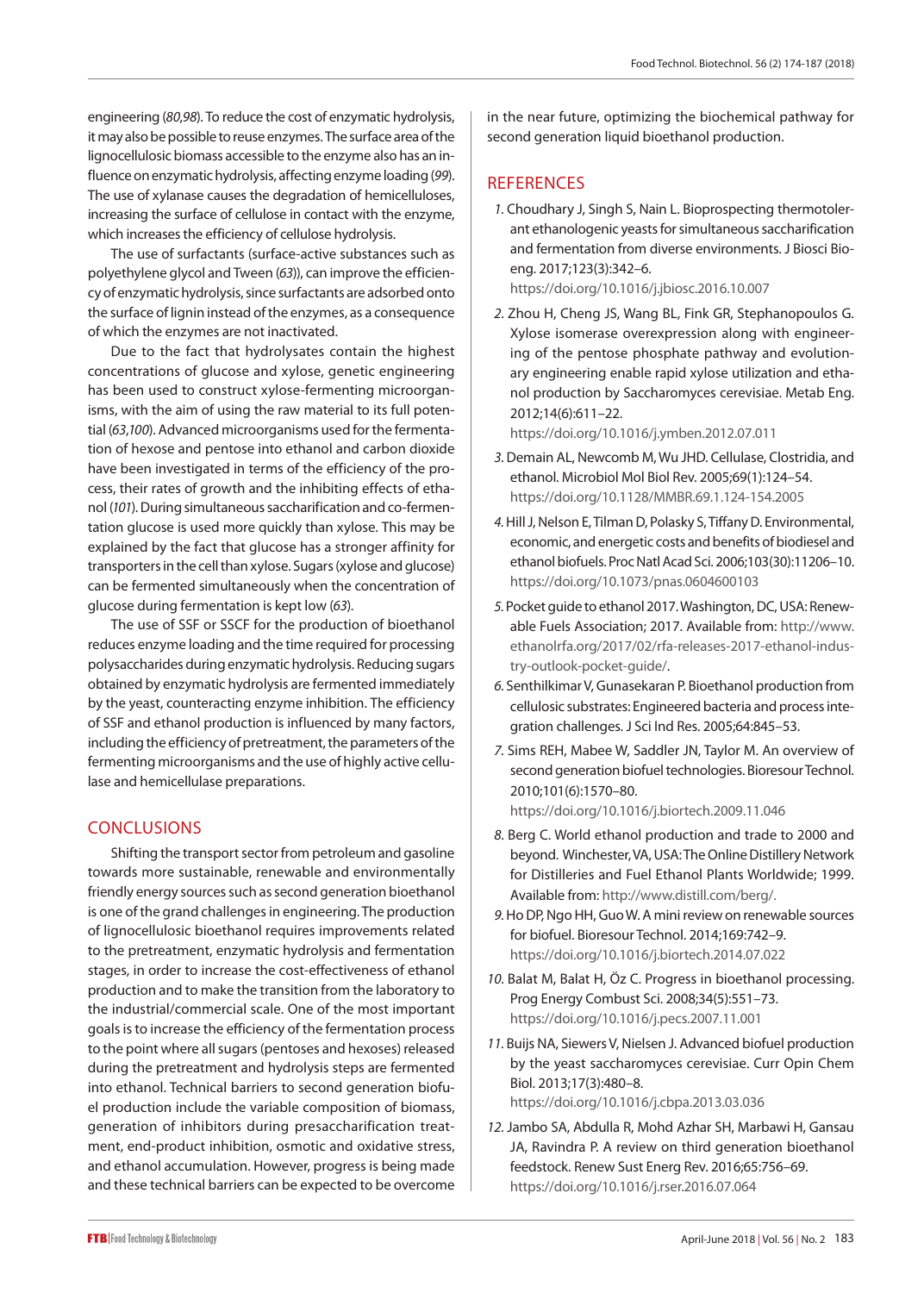- *13.* Sarris D, Papanikolaou S. Biotechnological production of ethanol: Biochemistry, processes and technologies. Eng Life Sci. 2016;16(4):307–29. https://doi.org/10.1002/elsc.201400199
- *14.* Thompson W, Meyer S. Second generation biofuels and food crops: Co-products or competitors? Glob Food Sec. 2013;2(2):89–96.

https://doi.org/10.1016/j.gfs.2013.03.001

- *15.* Achinas S, Euverink GJW. Consolidated briefing of biochemical ethanol production from lignocellulosic biomass. Electron J Biotechnol. 2016;23:44–53. https://doi.org/10.1016/j.ejbt.2016.07.006
- *16.* Kim JH, Block DE, Mills DA. Simultaneous consumption of pentose and hexose sugars: An optimal microbial phenotype for efficient fermentation of lignocellulosic biomass. Appl Microbiol Biotechnol. 2010;88(5):1077–85. https://doi.org/10.1007/s00253-010-2839-1
- *17.* Lee WC, Kuan WC. Miscanthus as cellulosic biomass for bioethanol production. Biotechnol J. 2015;10(6):840–54. <https://doi.org/10.1002/biot.201400704>
- *18.* Chang VS, Kaar WE, Burr B, Holtzapple MT. Simultaneous saccharification and fermentation of lime-treated biomass. Biotechnol Lett. 2001;23(16):1327–33. https://doi.org/10.1023/a:1010594027988
- *19.* Hongzhang C, Liying L. Unpolluted fractionation of wheat straw by steam explosion and ethanol extraction. Bioresour Technol. 2007;98(3):666–76. https://doi.org/10.1016/j.biortech.2006.02.029
- *20.* Cao NJ, Krishnan MS, Du JX, Gong CS, Ho NWY, Chen ZD, Tsao GT. Ethanol production from corn cob pretreated by the ammonia steeping process using genetically engineered yeast. Biotechnol Lett. 1996;18(9):1013–8. <https://doi.org/10.1007/bf00129723>
- *21.* Melekwe EI, Lateef SA, Rowland G, Ekpeyong E. Bioethanol production potentials of corn cob, waste office paper and leaf of Thaumatococcus daniellii. Br J Appl Sci Technol. 2016;17(4):1–10.

https://doi.org/10.9734/bjast/2016/27101

- *22.* Saha BC, Iten LB, Cotta MA, Wu YV. Dilute acid pretreatment, enzymatic saccharification, and fermentation of rice hulls to ethanol. Biotechnol Prog. 2005;21(3):816–22. https://doi.org/10.1021/bp049564n
- *23.* Neves PV, Pitarelo AP, Ramos LP. Production of cellulosic ethanol from sugarcane bagasse by steam explosion: Effect of extractives content, acid catalysis and different fermentation technologies. Bioresour Technol. 2016;208:184–94. https://doi.org/10.1016/j.biortech.2016.02.085
- *24.* Frankó B, Galbe M, Wallberg O. Influence of bark on fuel ethanol production from steam-pretreated spruce. Biotechnol Biofuels. 2015;8:15.

https://doi.org/10.1186/s13068-015-0199-x

*25.* Stoffel RB, Neves PV, Felissia FE, Ramos LP, Gassa LM, Area MC. Hemicellulose extraction from slash pine sawdust by steam explosion with sulfuric acid. Biomass Bioenergy. 2017;107:93–101.

https://doi.org/10.1016/j.biombioe.2017.09.019

- *26.* Galbe M, Zacchi G. A review of the production of ethanol from softwood. Appl Microbiol Biotechnol. 2002;59(6):618–28. https://doi.org/10.1007/s00253-002-1058-9
- *27.* Perego P, Converti A, Palazzi E, Del Borghi M, Ferraiolo G. Fermentation of hardwood hemicellulose hydrolysate by Pachysolen tannophilus, candida shehatae and Pichia stipitis. J Ind Microbiol. 1990;6(3):157–64. <https://doi.org/10.1007/bf01577690>
- *28.* Njoku SI, Iversen JA, Uellendahl H, Ahring BK. Production of ethanol from hemicellulose fraction of cocksfoot grass using Pichia stipitis. Sustain Chem Process. 2013;1:13. <https://doi.org/10.1186/2043-7129-1-13>
- *29.* Sasaki C, Okumura R, Asada C, Nakamura Y. Steam explosion treatment for ethanol production from branches pruned from pear trees by simultaneous saccharification and fermentation. Biosci Biotechnol Biochem. 2014;78(1):160–6. https://doi.org/10.1080/09168451.2014.877818
- *30.* Wilkinson S, Smart KA, James S, Cook DJ. Bioethanol production from brewers spent grains using a fungal consolidated bioprocessing (CBP) approach. Bioenergy Res. 2017;10(1):146–57.

```
https://doi.org/10.1007/s12155-016-9782-7
```
- *31.* Kricka W, James TC, Fitzpatrick J, Bond U. Engineering Saccharomyces pastorianus for the co-utilisation of xylose and cellulose from biomass. Microb Cell Fact. 2015;14:61. https://doi.org/10.1186/s12934-015-0242-4
- *32.* Prasetyo J, Naruse K, Kato T, Boonchird C, Harashima S, Park EY. Bioconversion of paper sludge to biofuel by simultaneous saccharification and fermentation using a cellulase of paper sludge origin and thermotolerant Saccharomyces cerevisiae TJ14. Biotechnol Biofuels. 2011;4:35. <https://doi.org/10.1186/1754-6834-4-35>
- *33.* Das M, Raychaudhuri A, Ghosh SK. Supply chain of bioethanol production from whey: A review. Procedia Environ Sci. 2016;35:833–46. <https://doi.org/10.1016/j.proenv.2016.07.100>
- *34.* Yazdani SS, Gonzalez R. Anaerobic fermentation of glycerol: A path to economic viability for the biofuels industry. Curr Opin Biotech. 2007;18(3):213–9. <https://doi.org/10.1016/j.copbio.2007.05.002>
- *35.* Hahn-Hägerdal B, Galbe M, Gorwa-Grauslund MF, Lidén G, Zacchi G. Bio-ethanol - The fuel of tomorrow from the residues of today. Trends Biotechnol. 2006;24(12):549–56. https://doi.org/10.1016/j.tibtech.2006.10.004
- *36.* Koller M, Salerno A, Tuffner P, Koinigg M, Böchzelt H, Schober S, et al. Characteristics and potential of micro algal cultivation strategies: A review. J Clean Prod. 2012;37:377–88. <https://doi.org/10.1016/j.jclepro.2012.07.044>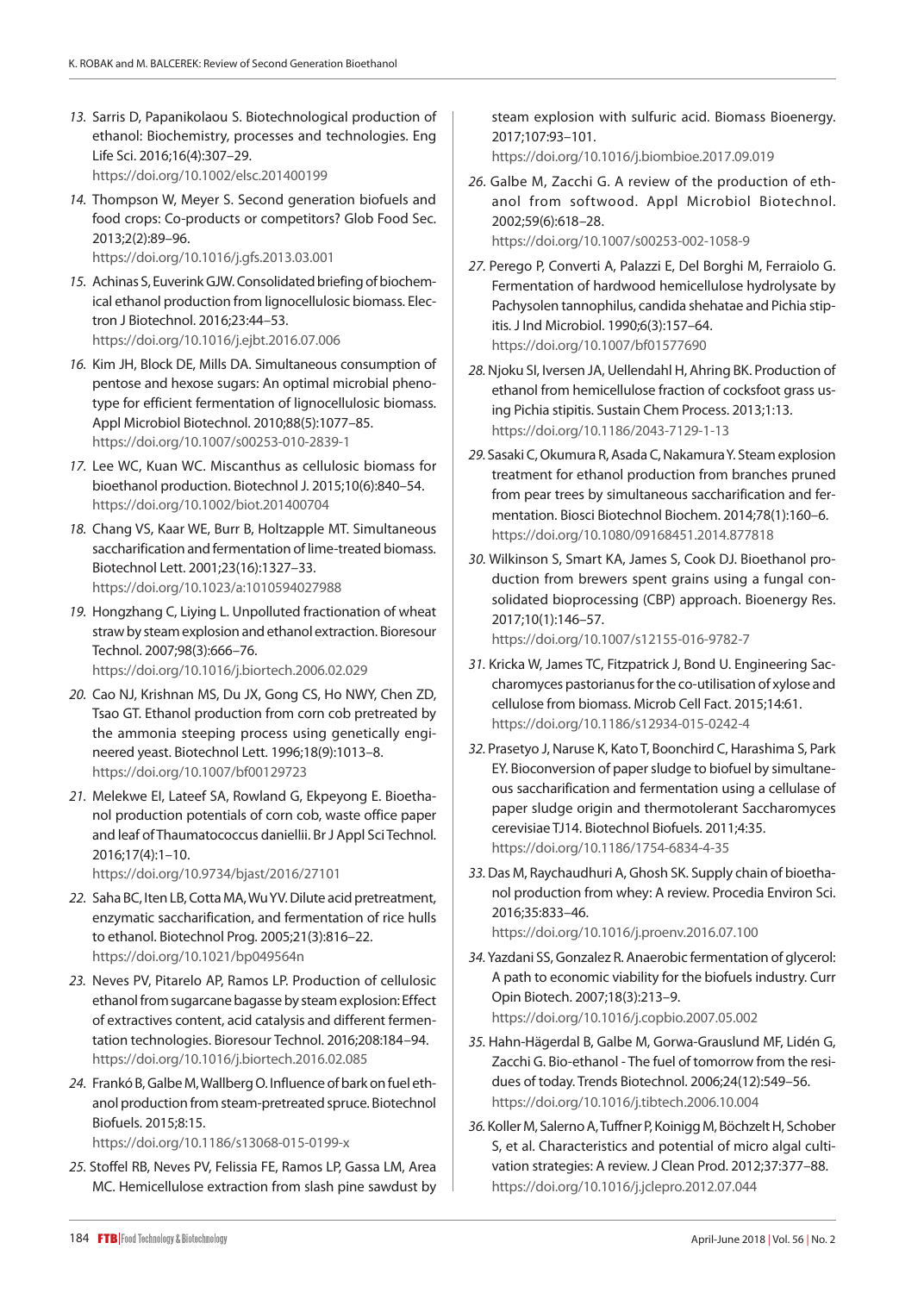- *37.* Singh A, Olsen SI. A critical review of biochemical conversion, sustainability and life cycle assessment of algal biofuels. Appl Energy. 2011;88(10):3548–55. https://doi.org/10.1016/j.apenergy.2010.12.012
- *38.* Tye YY, Lee KT, Abdullah WNW, Leh CP. The world availability of non-wood lignocellulosic biomass for the production of cellulosic ethanol and potential pretreatments for the enhancement of enzymatic saccharification. Renew Sust Energ Rev. 2016;60:155–72. https://doi.org/10.1016/j.rser.2016.01.072
- *39.* Mosier N, Wyman C, Dale B, Elander R, Lee YY, Holtzapple M, Ladisch M. Features of promising technologies for pretreatment of lignocellulosic biomass. Bioresour Technol. 2005;96(6):673–86.

https://doi.org/10.1016/j.biortech.2004.06.025

- *40.* Limayem A, Ricke SC. Lignocellulosic biomass for bioethanol production: Current perspectives, potential issues and future prospects. Prog Energy Combust Sci. 2012;38(4):449–67. https://doi.org/10.1016/j.pecs.2012.03.002
- *41.* Zabed H, Sahu JN, Boyce AN, Faruq G. Fuel ethanol production from lignocellulosic biomass: An overview on feedstocks and technological approaches. Renew Sust Energ Rev. 2016;66:751–74. https://doi.org/10.1016/j.rser.2016.08.038

*42.* Ruel K, Nishiyama Y, Joseleau JP. Crystalline and amorphous cellulose in the secondary walls of Arabidopsis. Plant Sci.

2012;193–194:48–61. https://doi.org/10.1016/j.plantsci.2012.05.008

- *43.* Zhao X, Zhang L, Liu D. Biomass recalcitrance. Part I: The chemical compositions and physical structures affecting the enzymatic hydrolysis of lignocellulose. Biofuel Bioprod Bior. 2012;6(4):465–82. https://doi.org/10.1002/bbb.1331
- *44.* Xu QS, Yan YS, Feng JX. Efficient hydrolysis of raw starch and ethanol fermentation: A novel raw starch-digesting glucoamylase from Penicillium oxalicum. Biotechnol Biofuels. 2016;9:216.

https://doi.org/10.1186/s13068-016-0636-5

- *45.* Peng F, Peng P, Xu F, Sun RC. Fractional purification and bioconversion of hemicelluloses. Biotechnol Adv. 2012;30(4):879–903. https://doi.org/10.1016/j.biotechadv.2012.01.018
- *46.* Saha BC. Hemicellulose bioconversion. J Ind Microbiol Biotechnol. 2003;30(5):279–91. https://doi.org/10.1007/s10295-003-0049-x
- *47.* Cardona CA, Sánchez ÓJ. Fuel ethanol production: Process design trends and integration opportunities. Bioresour Technol. 2007;98(12):2415–57. <https://doi.org/10.1016/j.biortech.2007.01.002>
- *48.* Hespell RB. Extraction and characterization of hemicellulose from the corn fiber produced by corn wet-milling processes. J Agric Food Chem. 1998;46(7):2615–9. https://doi.org/10.1021/jf971040y
- *49.* Battaglia E, Hansen SF, Leendertse A, Madrid S, Mulder H, Nikolaev I, de Vries RP. Regulation of pentose utilisation by AraR, but not XlnR, differs in Aspergillus nidulans and Aspergillus niger. Appl Microbiol Biotechnol. 2011;91(2):387–97. https://doi.org/10.1007/s00253-011-3242-2
- *50.* Sindhu R, Binod P, Pandey A. Biological pretreatment of lignocellulosic biomass - An overview. Bioresour Technol. 2016;199:76–82. https://doi.org/10.1016/j.biortech.2015.08.030
- *51.* Boerjan W, Ralph J, Baucher M. Lignin biosynthesis. Annu Rev Plant Biol. 2003;54:519–46. <https://doi.org/10.1146/annurev.arplant.54.031902.134938>
- *52.* Gamage J, Lam H, Zhang Z. Bioethanol production from lignocellulosic biomass, a review. J Biobased Mater Bioenergy. 2010;4(1):3–11. <https://doi.org/10.1166/jbmb.2010.1071>
- *53.* Ragauskas AJ, Beckham GT, Biddy MJ, Chandra R, Chen F, Davis MF, et al. Lignin valorization: Improving lignin processing in the biorefinery. Science. 2014;344(6185):1246843. <https://doi.org/10.1126/science.1246843>
- *54.* Foust TD, Aden A, Dutta A, Phillips S. An economic and environmental comparison of a biochemical and a thermochemical lignocellulosic ethanol conversion processes. Cellulose. 2009;16(4):547–65. https://doi.org/10.1007/s10570-009-9317-x
- *55.* Ragauskas AJ, Williams CK, Davison BH, Britovsek G, Cairney J, Eckert CA, et al. The path forward for biofuels and biomaterials. Science. 2006;311(5760):484–9. https://doi.org/10.1126/science.1114736
- *56.* Kang Q, Appels L, Tan T, Dewil R. Bioethanol from lignocellulosic biomass: Current findings determine research priorities. Sci World J. 2014;2014:Article ID 298153. https://doi.org/10.1155/2014/298153
- *57.* Maurya DP, Singla A, Negi S. An overview of key pretreatment processes for biological conversion of lignocellulosic biomass to bioethanol. 3 Biotech. 2015;5(5):597–609. <https://doi.org/10.1007/s13205-015-0279-4>
- *58.* Brodeur G, Yau E, Badal K, Collier J, Ramachandran KB, Ramakrishnan S. Chemical and physicochemical pretreatment of lignocellulosic biomass: A review. Enzyme Res. 2011;2011: Article ID: 787532. https://doi.org/10.4061/2011/787532
- *59.* Kumar P, Barrett DM, Delwiche MJ, Stroeve P. Methods for pretreatment of lignocellulosic biomass for efficient hydrolysis and biofuel production. Ind Eng Chem Res. 2009;48(8):3713-29. <https://doi.org/10.1021/ie801542g>
- *60.* Alvira P, Negro MJ, Ballesteros I, González A, Ballesteros M. Steam explosion for wheat straw pretreatment for sugars production. Bioethanol. 2016;2(1):66–75. https://doi.org/10.1515/bioeth-2016-0003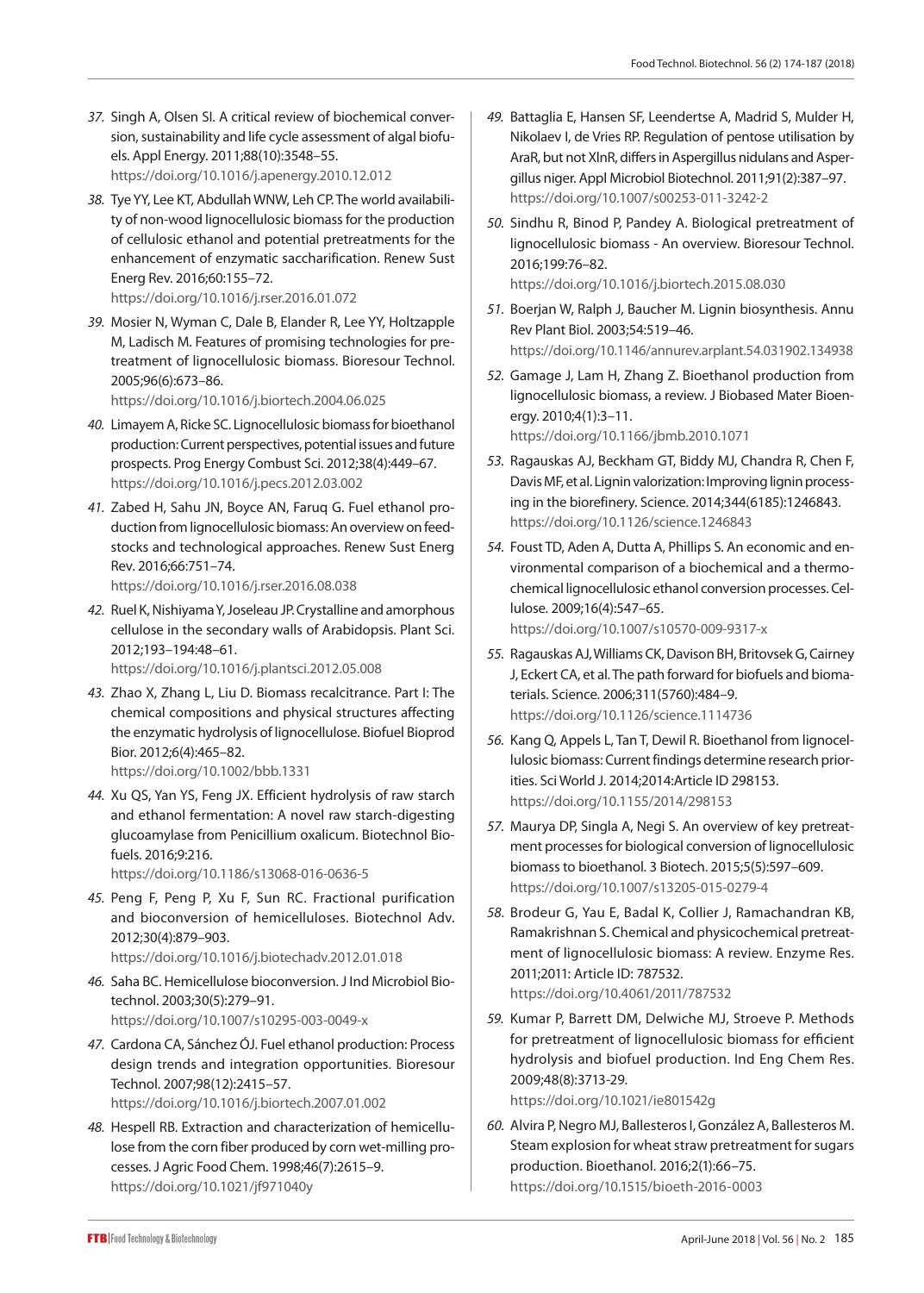*61.* Li J, Henriksson G, Gellerstedt G. Lignin depolymerization/ repolymerization and its critical role for delignification of aspen wood by steam explosion. Bioresour Technol. 2007;98(16):3061–8.

<https://doi.org/10.1016/j.biortech.2006.10.018>

- *62.* Ballesteros I, Negro MJ, Oliva JM, Cabañas A, Manzanares P, Ballesteros M. Ethanol production from steam-explosion pretreated wheat straw. Appl Biochem Biotechnol. 2006;130(1-3):496–508. https://doi.org/10.1385/ABAB:130:1:496
- *63.* Lee JS, Parameswaran B, Lee JP, Park SC. Recent developments of key technologies on cellulosic ethanol production. J Sci Ind Res. 2008;67(11):865–73.
- *64.* Li H, Wu M, Xu L, Hou J, Guo T, Bao X, Shen Y. Evaluation of industrial Saccharomyces cerevisiae strains as the chassis cell for second-generation bioethanol production. Microb Biotechnol. 2015;8(2):266–74. https://doi.org/10.1111/1751-7915.12245
- *65.* Albers E, Larsson C. A comparison of stress tolerance in YPD and industrial lignocellulose-based medium among industrial and laboratory yeast strains. J Ind Microbiol Biotechnol. 2009;36(8):1085–91. https://doi.org/10.1007/s10295-009-0592-1
- *66.* Palmqvist E, Hahn-Hägerdal B. Fermentation of lignocellulosic hydrolysates. II: Inhibitors and mechanisms of inhibition. Bioresour Technol. 2000;74(1):25–33. [https://doi.org/10.1016/s0960-8524\(99\)00161-3](https://doi.org/10.1016/s0960-8524(99)00161-3)
- *67.* Dien BS, Cotta MA, Jeffries TW. Bacteria engineered for fuel ethanol production: Current status. Appl Microbiol Biotechnol. 2003;63(3):258–66. https://doi.org/10.1007/s00253-003-1444-y
- *68.* Weil JR, Dien B, Bothast R, Hendrickson R, Mosier NS, Ladisch MR. Removal of fermentation inhibitors formed during pretreatment of biomass by polymeric adsorbents. Ind Eng Chem Res. 2002;41(24):6132–8. <https://doi.org/10.1021/ie0201056>
- *69.* Olsson L, Hahn-Hägerdal B. Fermentation of lignocellulosic hydrolysates for ethanol production. Enzyme Microb Technol. 1996;18(5):312–31.

[https://doi.org/10.1016/0141-0229\(95\)00157-3](https://doi.org/10.1016/0141-0229(95)00157-3)

*70.* Kucera D, Benesova P, Ladicky P, Pekar M, Sedlacek P, Obruca S. Production of polyhydroxyalkanoates using hydrolyzates of spruce sawdust: Comparison of hydrolyzates detoxification by application of overliming, active carbon, and lignite. Bioengineering. 2017;4(2):53.

<https://doi.org/10.3390/bioengineering4020053>

- *71.* Enari TM, Markkanen P. Production of cellulolytic enzymes by fungi. Adv Biochem Eng. 1977;5:1–24. <https://doi.org/10.1007/bfb0008739>
- *72.* Alvira P, Negro MJ, Ballesteros M. Effect of endoxylanase and α-l-arabinofuranosidase supplementation on the enzymatic hydrolysis of steam exploded wheat straw. Biore-

sour Technol. 2011;102(6):4552–8. https://doi.org/10.1016/j.biortech.2010.12.112

- *73.* Cardona F, Carrasco P, Pérez-Ortín JE, del Olmo M, Aranda A. A novel approach for the improvement of stress resistance in wine yeasts. Int J Food Microbiol. 2007;114(1):83–91. https://doi.org/10.1016/j.ijfoodmicro.2006.10.043
- *74.* Jönsson LJ, Alriksson B, Nilvebrant NO. Bioconversion of lignocellulose: Inhibitors and detoxification. Biotechnol Biofuels. 2013;6:16.

[https://doi.org/10.1](https://doi.org/10.1201/b18537-7)186/1754-6834-6-16

*75.* Briggs DE, Boulton CA, Brookes PA, Stevens R. Brewing: Science and practice. Cambridge, UK: Woodhead Publishing Limited; 2004.

<https://doi.org/10.1201/9780203024195>

- *76.* Spencer J, Phister TG, Smart KA, Greetham D. Tolerance of pentose utilising yeast to hydrogen peroxide-induced oxidative stress. BMC Res Notes. 2014;7:151. https://doi.org/10.1186/1756-0500-7-151
- *77.* Parisutham V, Kim TH, Lee SK. Feasibilities of consolidated bioprocessing microbes: From pretreatment to biofuel production. Bioresour Technol. 2014;161:431–40. <https://doi.org/10.1016/j.biortech.2014.03.114>
- *78.* McIntosh S, Zhang Z, Palmer J, Wong HH, Doherty WOS, Vancov T. Pilot-scale cellulosic ethanol production using eucalyptus biomass pre-treated by dilute acid and steam explosion. Biofuel Bioprod Bioref. 2016;10(4):346–58. <https://doi.org/10.1002/bbb.1651>
- *79.* Wyman CE, Spindler DD, Grohmann K. Simultaneous saccharification and fermentation of several lignocellulosic feedstocks to fuel ethanol. Biomass Bioenergy. 1992;3(5):301–7. [https://doi.org/10.1016/0961-9534\(92\)90001-7](https://doi.org/10.1016/0961-9534(92)90001-7)
- *80.* Kricka W, Fitzpatrick J, Bond U. Challenges for the production of bioethanol from biomass using recombinant yeasts. Adv Appl Microbiol. 2015;92:89-125. <https://doi.org/10.1016/bs.aambs.2015.02.003>
- *81.* Olofsson K, Bertilsson M, Lidén G. A short review on SSF An interesting process option for ethanol production from lignocellulosic feedstocks. Biotechnol Biofuels. 2008;1:7. <https://doi.org/10.1186/1754-6834-1-7>
- *82.* Chandel AK, Gonçalves BCM, Strap JL, da Silva SS. Biodelignification of lignocellulose substrates: An intrinsic and sustainable pretreatment strategy for clean energy production. Crit Rev Biotechnol. 2013;35(3):281-93. <https://doi.org/10.3109/07388551.2013.841638>
- *83.* Dien BS, Iten LB, Bothast RJ. Conversion of corn fiber to ethanol by recombinant E. coli strain FBR3. J Ind Microbiol Biotechnol. 1999;22(6):575–81. <https://doi.org/10.1038/sj.jim.2900628>
- *84.* Zaldivar J, Nielsen J, Olsson L. Fuel ethanol production from lignocellulose: A challenge for metabolic engineering and process integration. Appl Microbiol Biotechnol. 2001;56(1– 2):17–34.

<https://doi.org/10.1007/s002530100624>